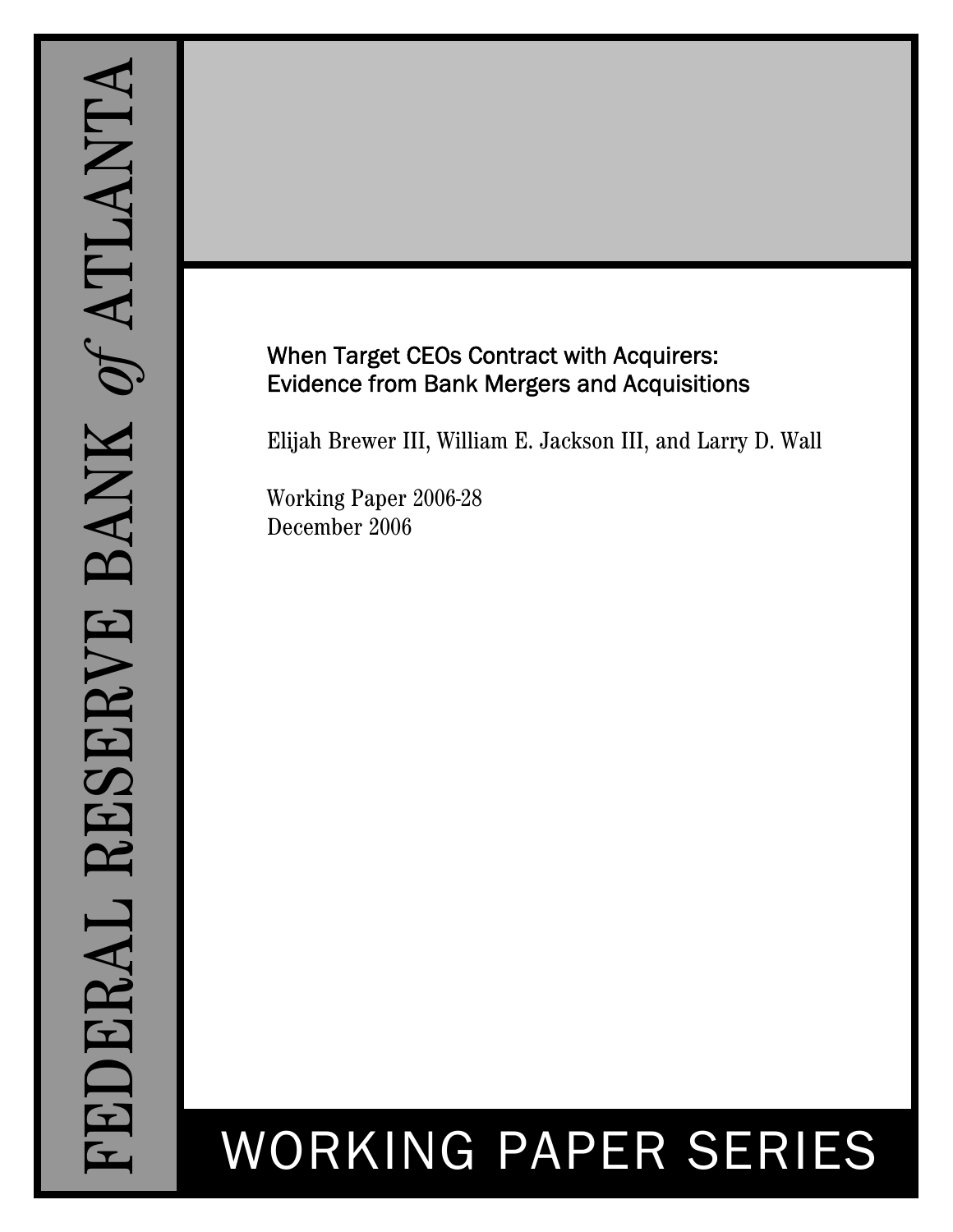# When Target CEOs Contract with Acquirers: Evidence from Bank Mergers and Acquisitions

Elijah Brewer III, William E. Jackson III, and Larry D. Wall

Working Paper 2006-28 December 2006

Abstract: This paper investigates the impact of the target chief executive officer's (CEO) postmerger position on the purchase premium and target shareholders' abnormal returns around the announcement of the deal in a sample of bank mergers during the period 1990–2004. We find evidence that the target shareholders' returns are negatively related to the postmerger position of their CEO. However, these lower returns are not matched by higher returns to the acquirer's shareholders, suggesting little or no wealth transfers. Additionally, our evidence suggests that the target CEO becoming a senior officer of the combined firm does not boost the overall value of the merger transaction.

JEL classification: G34, K22, J33

Key words: merger, acquisition, target CEO, corporate governance

Please address questions regarding content to Elijah Brewer III, Finance Department, Suite 6100, DePaul University, 1 East Jackson Blvd., Chicago, IL 60604-1413, 312-362-5151, and the Federal Reserve Bank of Chicago, 230 South LaSalle Street, Chicago, IL 60604-1413, ebreweri@depaul.edu; William E. Jackson III, Research Department, Federal Reserve Bank of Atlanta, 1000 Peachtree Street, N.E., GA 303090-4470, 404-498-8937, william.jackson@atl.frb.org; or Larry D. Wall, Research Department, Federal Reserve Bank of Atlanta, 1000 Peachtree Street, N.E., Atlanta, GA 303090-4470, 404-498-8937, larry.wall@atl.frb.org.

Federal Reserve Bank of Atlanta working papers, including revised versions, are available on the Atlanta Fed's Web site at www.frbatlanta.org. Click "Publications" and then "Working Papers." Use the WebScriber Service (at www.frbatlanta.org) to receive e-mail notifications about new papers.

The authors thank Oscar Cerda, Lee Cohen, Nisreen Darwish, Mennatallah Eltaki, Syed Hussain, and Jeffrey Rasmussen for excellent research assistance. They also thank George Benston, Robert Brooks, Douglas Cook, Benton Gup, Gary Hoover, Javier Suarez, and seminar participants at the Center for Monetary and Financial Studies, the University of North Carolina Law School, the Culverhouse College of Commerce at the University of Alabama, and the Federal Reserve Banks of Atlanta and Chicago for helpful comments. The views expressed here are the authors' and not necessarily those of the Federal Reserve Banks of Atlanta or Chicago or the Federal Reserve System. Any remaining errors are the authors' responsibility.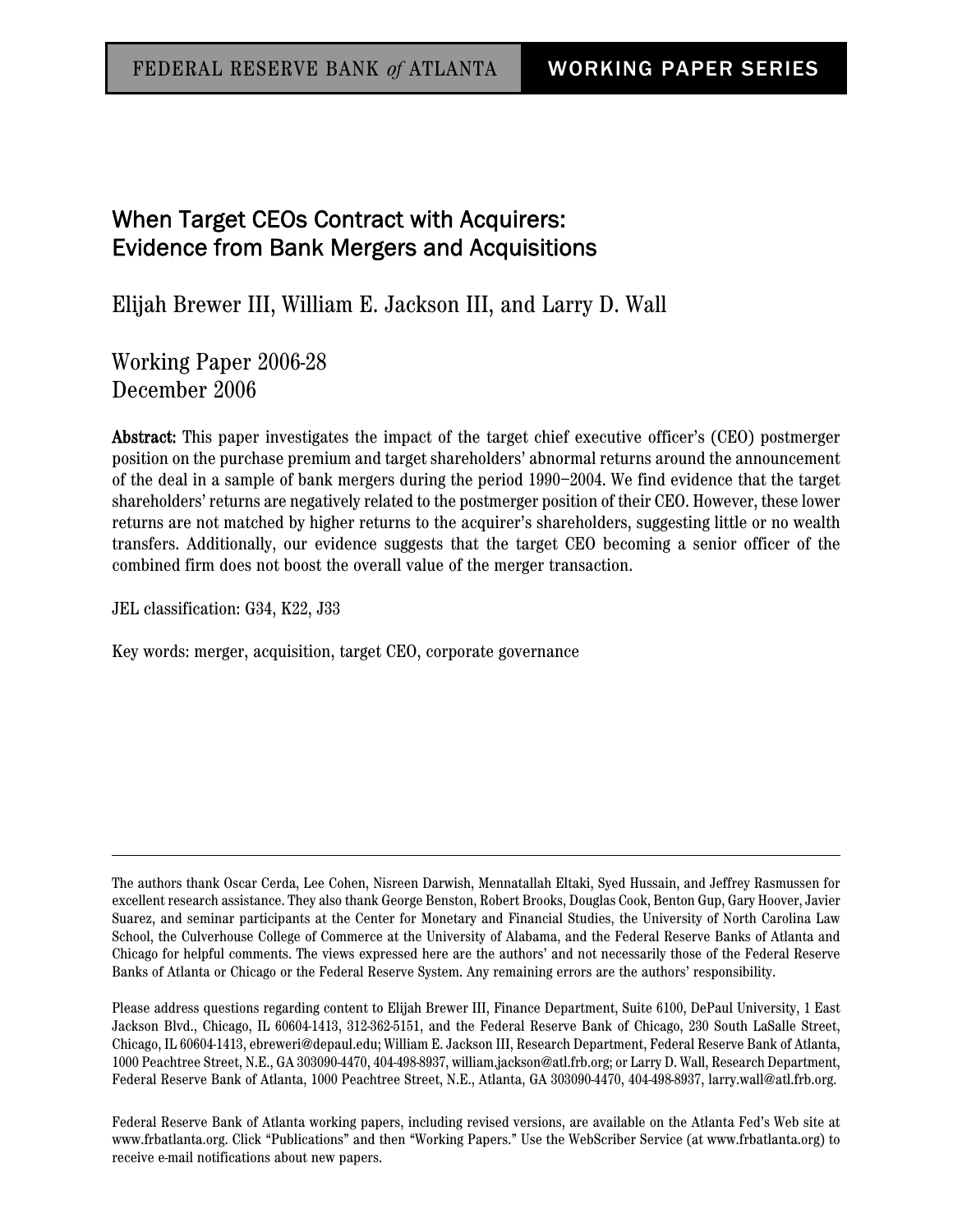#### **When Target CEOs Contract with Acquirers: Evidence from Bank M&A**

 The importance of the post-merger status of the target chief executive officer (CEO) is illustrated by reports of a humorous exchange between two CEOs discussing the possible merger of their firms in 2003. The CEO of Bank One, Jamie Dimon, called the CEO of JPMorgan Chase, William Harrison, with an offer to sell shortly after the Bank of America's acquisition of FleetBoston at a 41 percent purchase premium was announced.<sup>1</sup> Mr. Dimon's offer to Mr. Harrison was: "Bill, at 40%, I'll drive your car." Mr. Harrison responded that "At 15%, you could be president." In the end, JPMorgan Chase acquired Bank One at a 14.5 percent purchase premium and Mr. Dimon became president of the combined firms with an understanding that he would become CEO two years after the merger completion date.

 Given that the contracting is voluntary, target CEOs that contract with the acquirer are clearly benefiting from their post-merger deal. While it is unlikely that any CEO of a public company would need to become a chauffer after the merger, target CEOs have a legitimate concern about the loss of their firm-specific human capital as a result of their company being acquired.

 Similarly, acquiring firms benefit from voluntarily contracting with the target CEO. The benefit may merely take the form of inducing the target CEO to acquiesce to the merger but it could provide even greater value to the acquirer. As the exchange between Dimon and Harrison suggests, the target CEO could obtain a post-merger position at the expense of agreeing to a lower purchase premium. The contract could also boost the value of the combined firms. In the JP Morgan Chase case, some analysts specifically pointed to JP Morgan's acquisition of Dimon's talents as one of the benefits of the merger. Over the five-day period (two days before to two days after the merger announcement date) surrounding the merger announcement date, the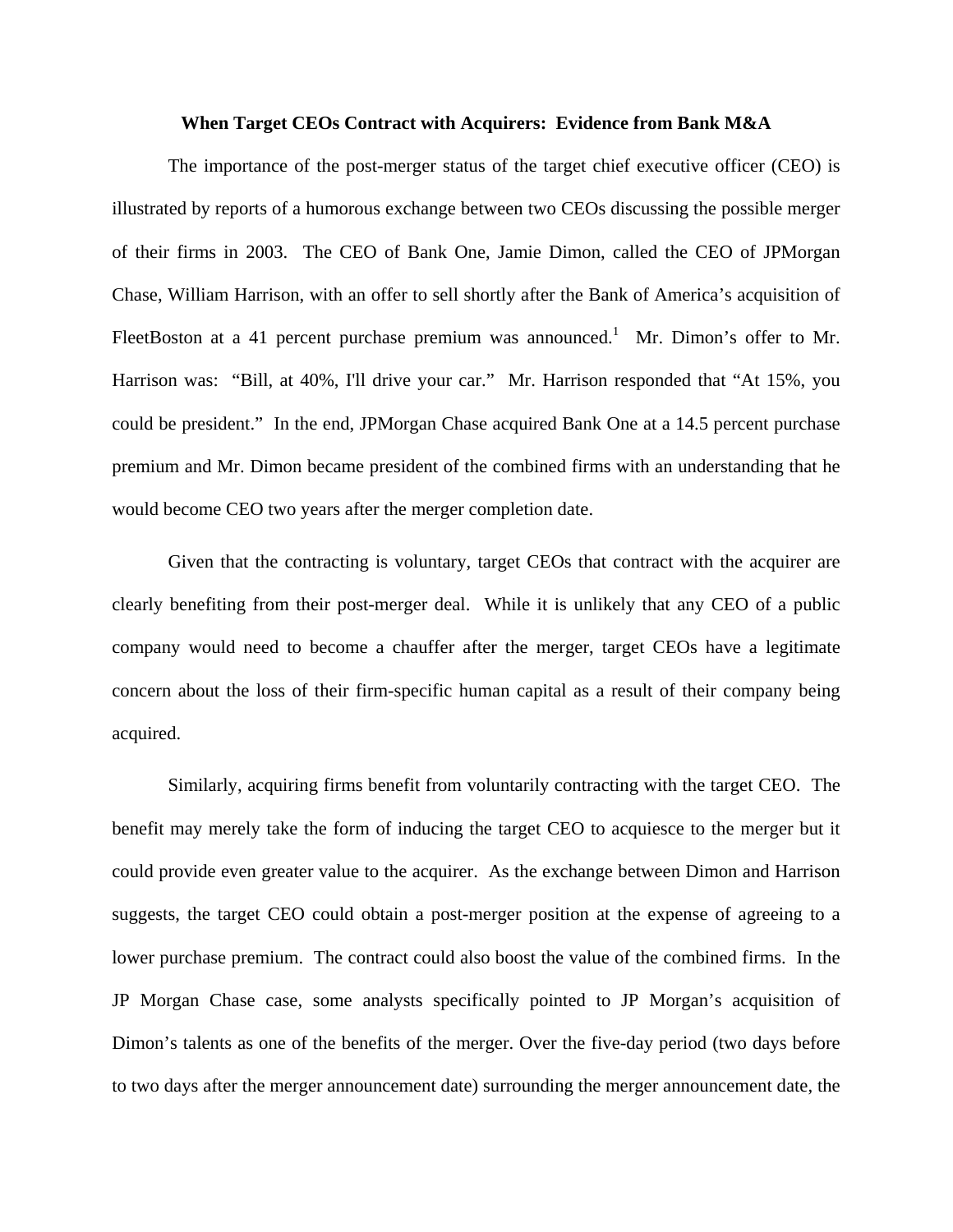cumulative abnormal returns were negative 1.26%, positive 12.69%, and positive 4.28% for JPMorgan Chase, Bank One, and the combined firms, respectively.<sup>2</sup>

 While the target's CEO and the acquirer clearly benefit from the contracting, what impact do these deals have on target shareholders returns? Conditional on a merger occurring, a lower purchase premium obviously reduces their wealth. Alternatively, if target CEO contracting is necessary for a takeover to occur then the contract might boost target shareholder wealth. Finally, if the contracting increases the post-merger value of the combined firms, the contracts should have a nonnegative impact on their wealth.

 The focus of this study is on the impact of the target CEO's post-merger position on the purchase premium and target shareholder abnormal returns around the announcement of the deal in a sample of bank mergers during the period 1990-2004. Was the above exchange between Dimon and Harrison merely a humorous way to start a serious conversation? Or does it convey an important insight as to the way that target and acquiring CEOs view the importance of the target CEO's post-merger position? In addition to examining the impact of contracting between the target CEO and the acquirer, this paper also examines the announcement period returns of the acquirer and the combined firms to look for evidence that the contracting boosts overall value of the merger or results in wealth transfers to the acquirer's shareholders or both.

The two studies most directly relevant for our study are Hartzell, Ofek and Yermack (2004) and Wulf (2004). Hartzell, Ofek and Yermack (2004) ask the question, "what is the benefit to the target CEO from consenting to the takeover? $\frac{3}{10}$  Their study analyzes 311 transactions completed in the U.S. between January 1, 1995 and December 31, 1997. They find that the target CEOs in their sample obtain a mean increase in wealth of \$8 million to \$11 million. While a large fraction of the target CEOs do not remain with the combined entity, the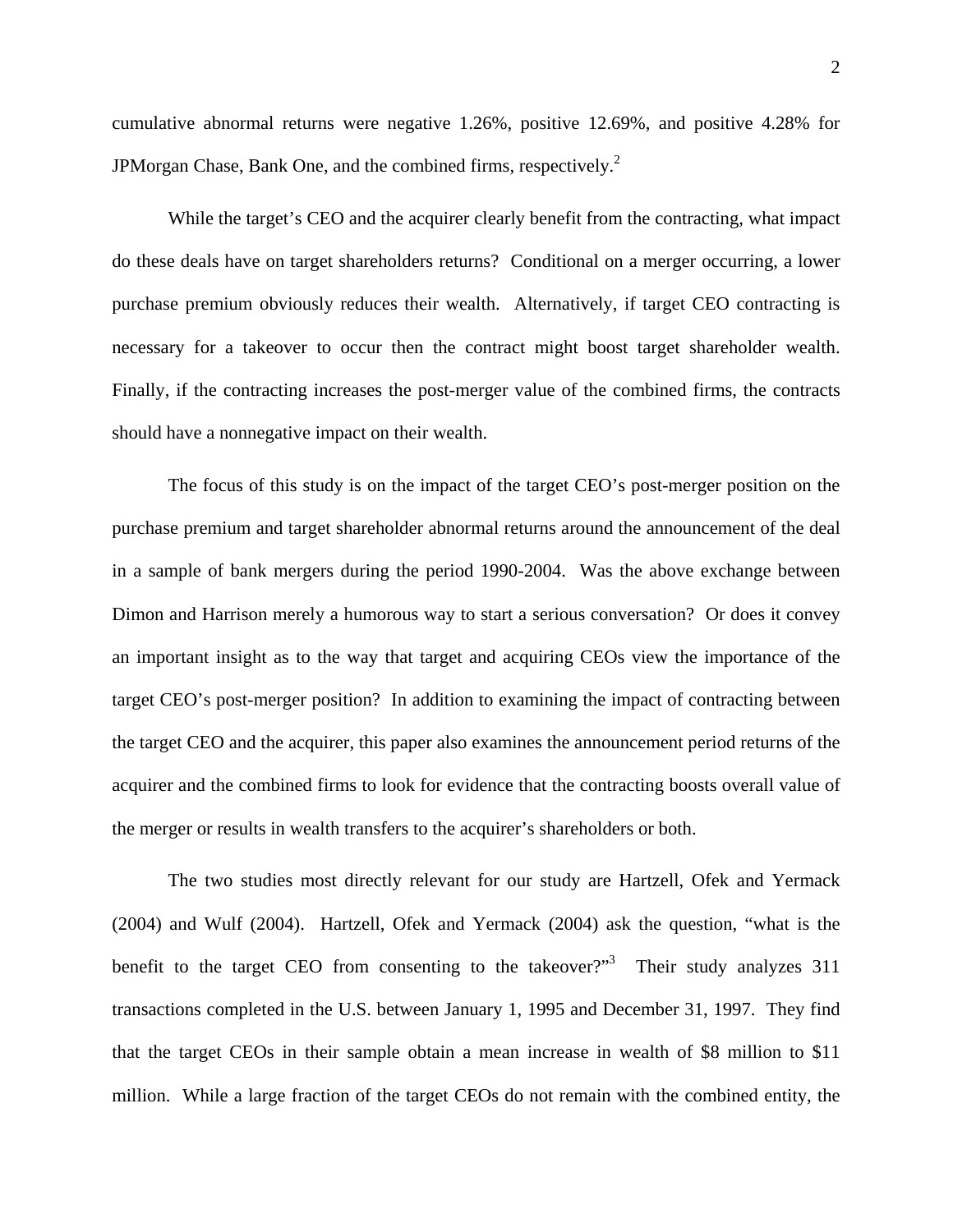target CEOs that become executives of the acquirer obtain smaller benefits. Those remaining also experience unusually high turnover rates for several years. The results from Hartzell, Ofek and Yermack (2004) provide marginally significant evidence that, in general, the gains to target shareholders are reduced when the target CEO obtains additional benefits from the merger (beyond those specified in his pre-merger employment contract with the target) but stronger evidence that target shareholders lose when the target CEO has below median ownership interest in the target.

 Wulf (2004) focuses on the issue of whether target CEOs accept lower returns for target shareholders in order to obtain power in the post-merger firm. In particular, she focuses on the abnormal returns associated with "mergers of equals" (MOEs) in which the two firms have approximately equal representation on the post-merger board over the period from January 1, 1991 to December 31, 1999. On average, the total gains as measured by abnormal returns are insignificantly different for her MOE and control samples. However, the target shareholders obtain a smaller proportion of these gains when governance is shared with the target and when the target CEO obtains greater post-merger control rights (that is, when the target board of directors has an equal or controlling interest on the post-merger board of directors of the combined firms and the merger agreement stipulates that the target CEO will assume the CEO or Chairman position in the combined firms within some specified period after the merger completion date).

 A possible limitation of these two studies that limits their ability to obtain stronger results is their use of data across a variety of industries. The relationship between target returns and the post-merger role of the CEO may be obscured by a variety of factors including: differences in average purchase premiums across industries, differences in the roles that target CEOs might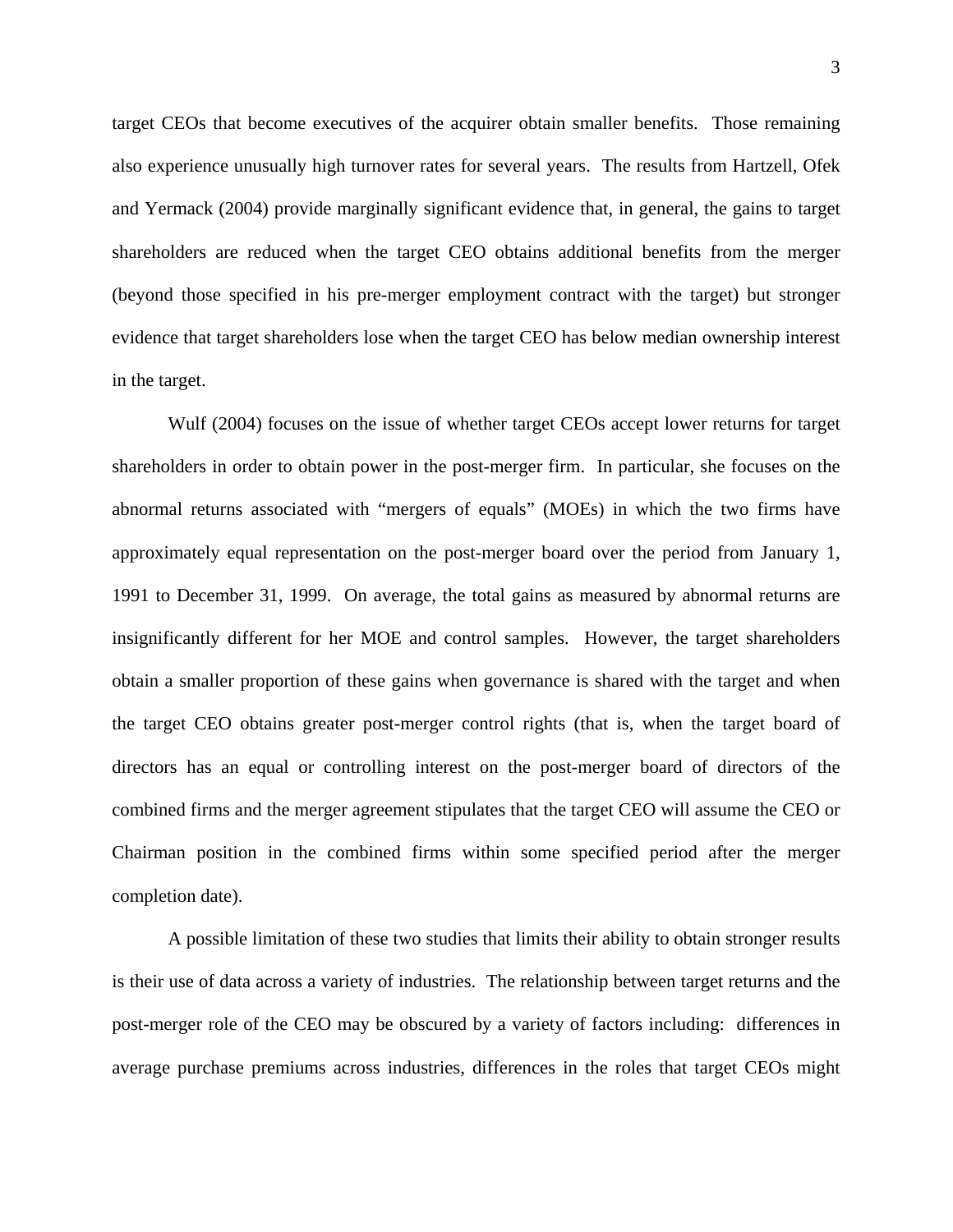reasonably expect to take with acquirers across industries (including cases where the target and acquirer come from different industries) and cross-industry differences in governance structures.

 This paper addresses the problems of the prior studies by focusing on a single industry, insured depositories (hereafter, banks). The banking industry has several special features that make it of special interest in evaluating the impact of target CEO contracting. First, it is one of the few industries with sufficient intra-industry mergers to provide a reasonable sample size. The relaxation of legal restrictions on bank mergers during the 1980s and 1990s, especially restrictions on mergers across state borders, produced a wave of takeovers within the industry.<sup>4</sup>

 Second, it is likely to be easier to detect in banking if target CEOs accept lower purchase premiums in return for a role in the post-merger firm. Target CEOs' ability to threaten to obstruct a takeover is limited by the potential acquirer's ability to go directly to the target shareholders in a hostile takeover. However, hostile takeovers are rarely undertaken and almost never successful in banking, in part because bank mergers are required to obtain prior approval from bank regulators. Bank regulators are not necessarily opposed to hostile takeovers per se, but the regulatory approval process may take months, especially when the merger involves larger banks, which gives the target additional time to develop its defenses.

 Third, if participation by the target CEO can boost the value of the combined firms this may also be easier to detect in bank mergers. Banking is widely thought to be a "relationship" business. If the target CEO can help in maintaining these relationships then his continued presence after the merger should be recognized by investors as boosting the overall value of the combined firms.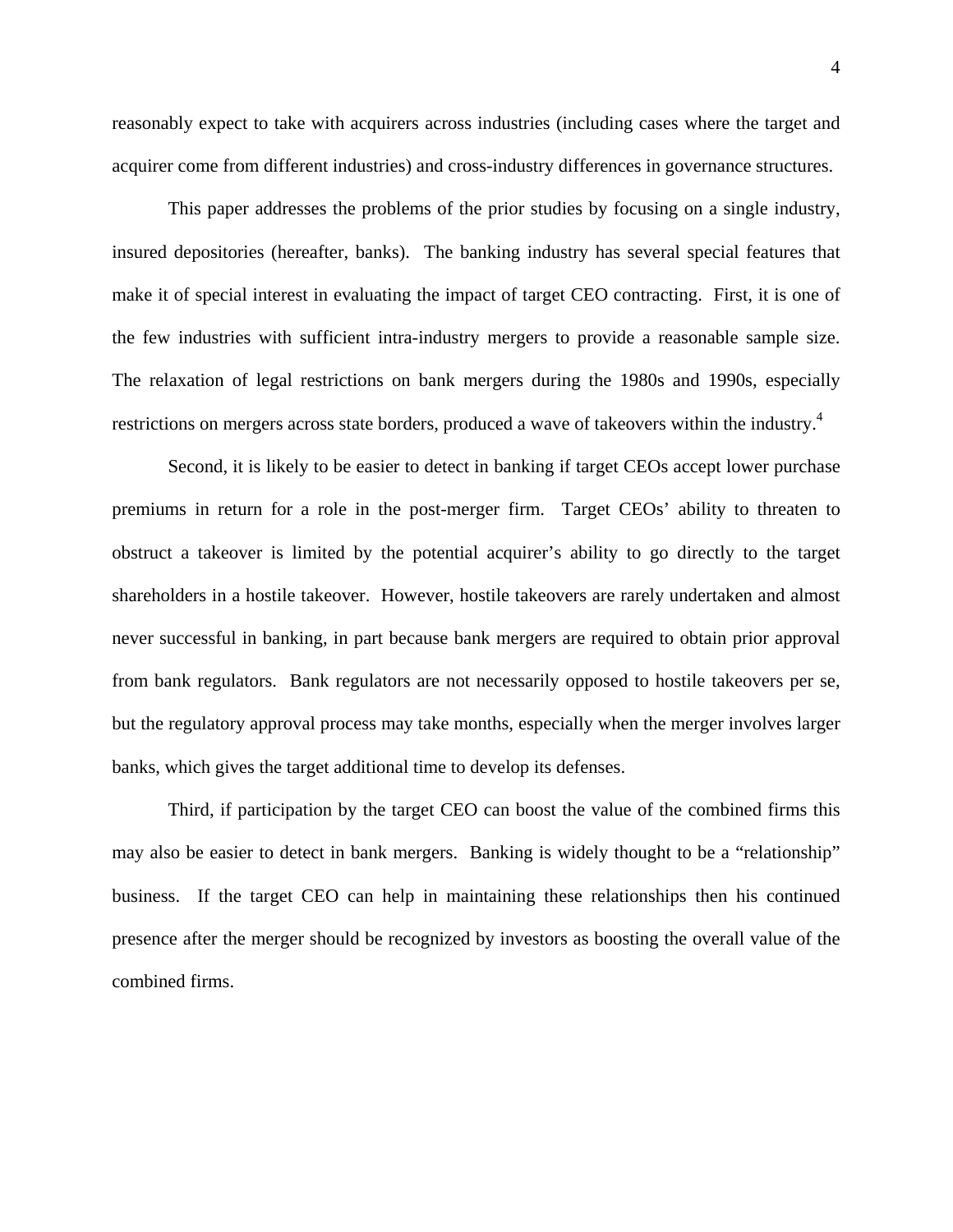The remainder of this paper is organized as follows. In Section 1 we discuss our empirical model. In Section 2 we describe our data. In Section 3 we present our main results. The paper concludes with summary remarks in Section 4.

#### **1. Empirical model**

 A takeover can result in gains to the shareholders of the two firms to the extent the value of the target to the acquirer exceeds its value as an independent firm. The target's incentive to require a larger share of these gains depends in part on the CEO's power in the corporate governance structure and in part on the target CEO's incentives to agree to the acquisition. The CEO incentive to approve the deal arises both from factors outside and factors within the control of the acquirer. This section discusses the empirical proxies for the value of target to the acquirer, target governance structure, and target CEO incentives used in the analysis.

#### *1.1 Shareholder returns*

 We proxy the return to the target shareholders using three different measures: (1) the purchase premium at announcement over the target's stock price 40 trading days before the announcement, (2) the premium over the target's stock price 20 trading days before the announcement, and (3) the cumulative abnormal returns during the window from two days before the announcement date to two days after the announcement date. We also measure the returns to the acquirer and to the combination of the two firms with the cumulative abnormal returns during the window from two days before the announcement date to two days after the announcement date.

Our measure of the abnormal returns associated with the merger announcement follows the event study based methodology used by Bradley, Desai, and Kim (1988). Specifically, we calculate the cumulative abnormal returns (CARs) over the event window  $[-2, +2]$  for targets,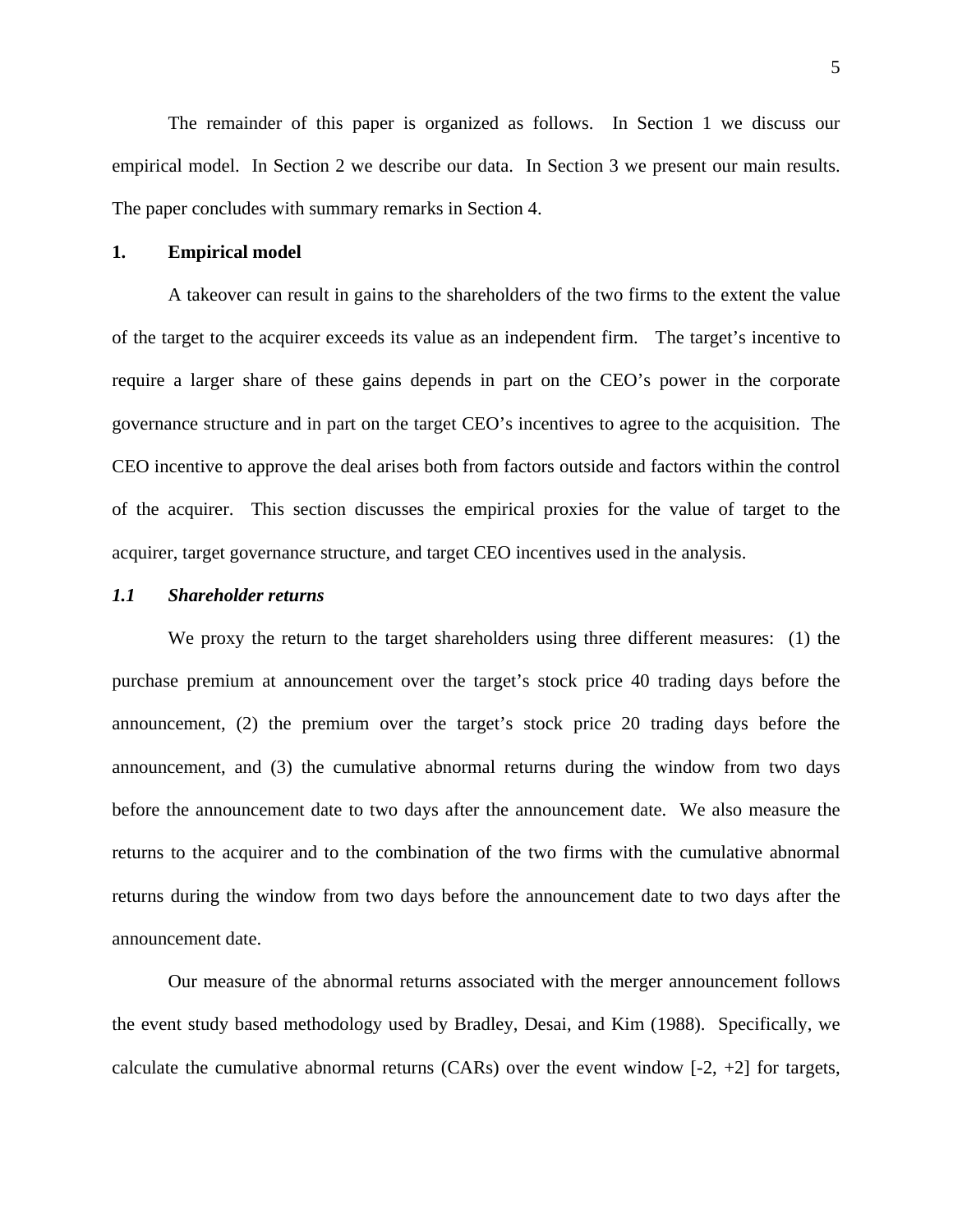acquirers, and the portfolio of targets and acquirers around the merger announcement date for our sample of firms. For each firm i, under the assumption of multivariate normality, the market model is used to calculate abnormal return  $(AR_{i,t})$  for event day t as:

$$
AR_{i,t} = R_{i,t} - \hat{\alpha}_i - \hat{\beta}_i R_{m,t},
$$

where  $R_{i,t}$  = return to firm i on day t;  $\hat{\alpha}_i$ ,  $\hat{\beta}_i$  = market model parameter estimates, and  $R_{m,t}$  = return to the value-weighted NYSE market portfolio on day t. The market model parameter estimates for each firm are obtained using a maximum of 240 trading days of daily returns data beginning 300 days before the first event. The cumulative abnormal return  $(CAR<sub>i,t</sub>)$  from event day T1 to event day T2 is computed as:

$$
CAR_{T1,T2} = \sum_{t=T1}^{T2} AR_{i,t}
$$

The z-statistic is used to determine whether the abnormal returns are statistically significant. Daily and cumulative abnormal returns of the combined firms are computed using the procedure in Houston and Ryngaert (1994).

# *1.2 Value of the Target to Acquirer*

The premium paid by the acquirer for a target depends on the difference between the value the acquirer places on control of the target versus the value the market places on owning a non-controlling interest in the firm. The literature analyzing bank mergers uses a variety of variables to control for the difference in the value. Most of the control variables used in the analysis are drawn from previous studies of bank mergers such as Benston, Hunter, and Wall (1995); Hadlock, Houston, and Ryngaert (1999); and Houston, James, and Ryngaert (2001).

The starting point for measuring the value of the target both as a stand-alone firm and in an acquisition are its current profitability and variability of profitability. These are then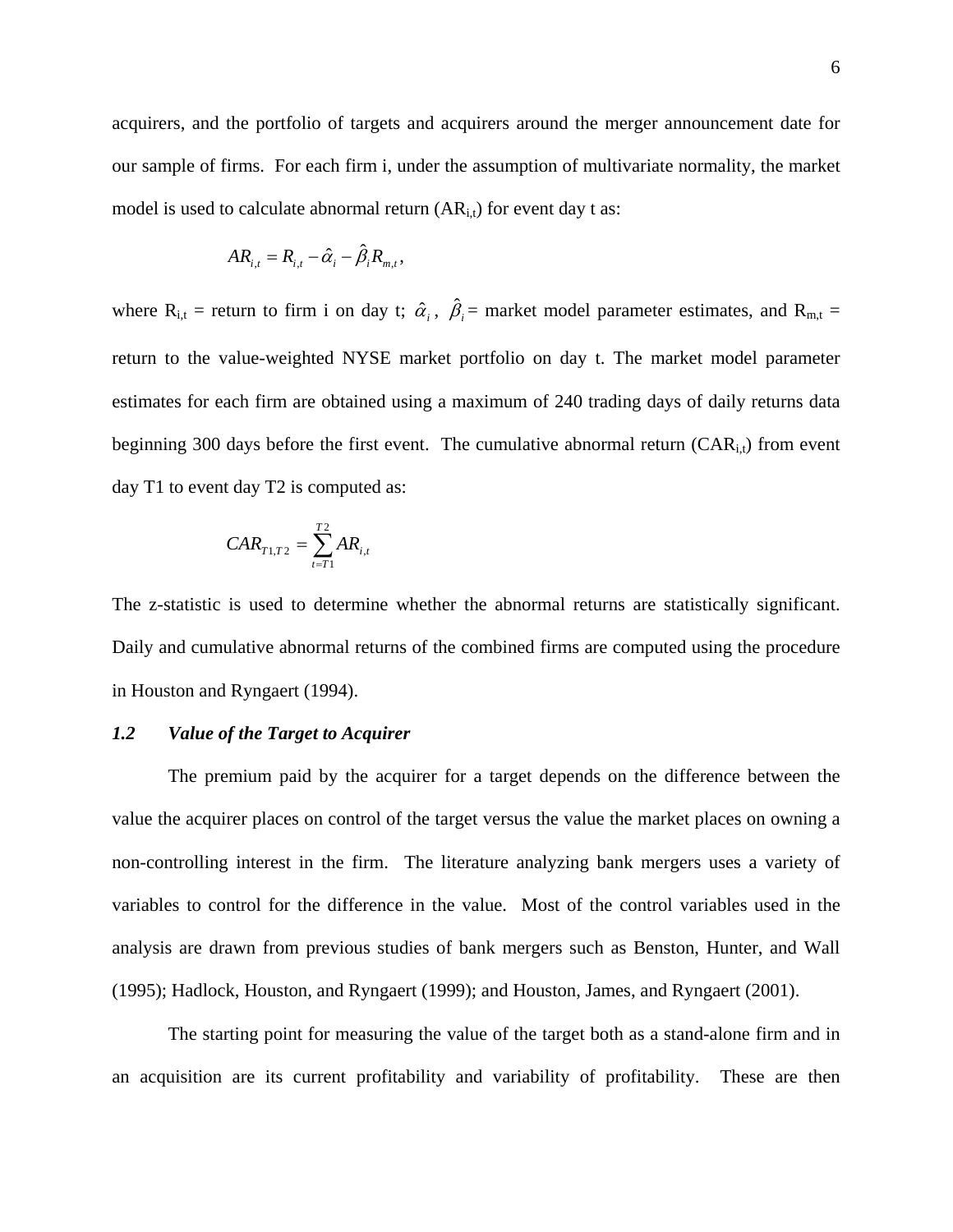augmented with measures of the level and variability of the profitability of the acquirer as proxies for potential changes in the level and variability of target's profitability. Further, the covariability of the acquirer's and target's earnings is included to proxy for the extent to which the acquisition would increase or reduce the variability of the acquirer's earnings. Five variables representing the level, variance and covariance of the acquirers' and targets' return on assets are included as proxies as in Benston, Hunter and Wall (1995). The targets' and acquirers' return on assets over the 13 quarters prior to the merger announcement date are represented by  $ROA_t$  and *ROAa*, respectively. The variances of return on assets for the target and acquirer over the 13 quarters prior to the quarter of the merger announcement date are represented by  $VROA_t$  and *VROA<sub>a</sub>*, respectively. The covariance of the returns on their assets is represented by  $COV_{ta}$ .

Another important determinant of the value of the target is its likely growth rate after the merger. A proxy for the expected growth in the target's market is  $GTA<sub>t</sub>$  and a proxy for the influence of the acquirer on the growth rate is *GTAa*. Both measures are calculated as the growth in the respective firm's total assets over the 13 quarters prior to the merger announcement.

The post-merger value of the combined firms also depends on the difficulty of merging the firms and the potential for cost savings. The measure of the relative difficulty of absorbing the target into the acquirer is given by the variable *Rel\_asset*. *Rel\_asset* measures the relative size of the two banks' total assets and increases in its value are generally associated with smaller purchase premium to the target. Bank mergers are more likely to generate cost savings when the two banks existing markets overlap. The extent of overlap is proxied by the variable *Instate,* a binary variable that takes the value of one if the two banks are headquartered in the same state and zero otherwise.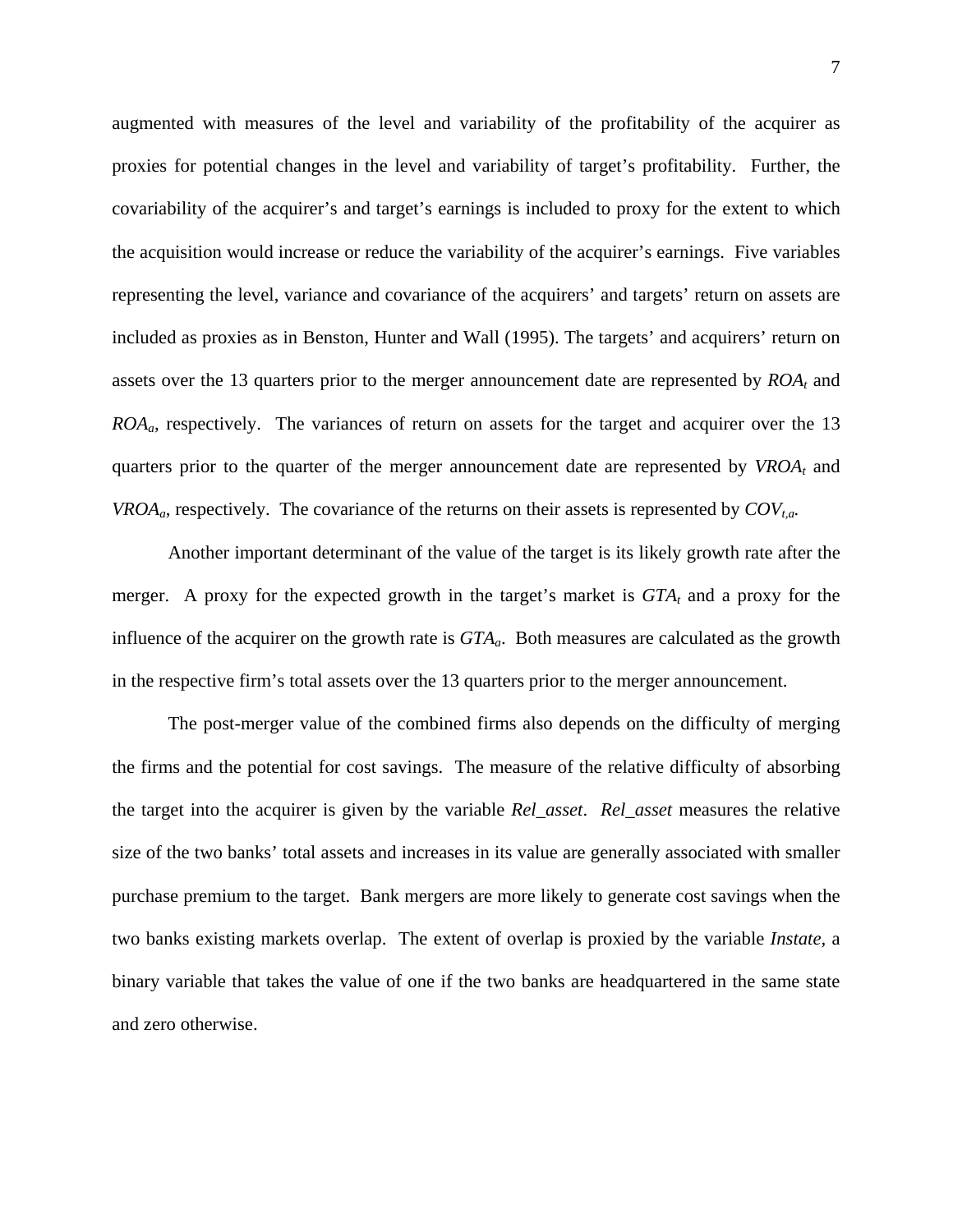Finally, year fixed effects are added to the equation. Floegel, Gebken and Johanning (2005) find evidence across industries that abnormal returns around the announcements of mergers depends in part on whether the mergers are announced at the beginning or end of a merger wave. The inclusion of annual fixed effects provides a control for any such merger wave dynamics as well as controlling any other effects due to the timing of the announcements.

# *1.3* **Target Governance**

Whether higher shareholder control increases or decreases takeover premiums depends on the strength of the firm's takeover defenses and whether target CEOs negotiate for private benefits with the acquirer according to Moeller  $(2005)$ .<sup>5</sup> If a firm's takeover defenses are weak, as he argues was true in the 1980s, then lower shareholder control increases premium. The reason is that shareholders could overcome management opposition to the takeover if they exerted sufficient effort but they must be incented to make such costly efforts by a high takeover premium. The size of the premium required depended on the cost of overcoming management. Greater shareholder control implied a lower cost of overcoming management, and hence a lower premium. On the other hand, Moeller (2005) argues that if a firm has strong takeover controls that allow the manager to block the transaction then acquirers must induce the CEO to approve the deal by offering private benefits to the CEO. In this case, a strong board limits these private benefits, with the result that the acquirer must pay more to complete the deal.

Given that the requirement for prior supervisory approval of bank mergers acts as a merger defense and that most of the CEOs in our sample receive some benefit (as discussed in section 3.1 below), Moeller's analysis would suggest that lower shareholder control should be associated with higher premiums for our sample.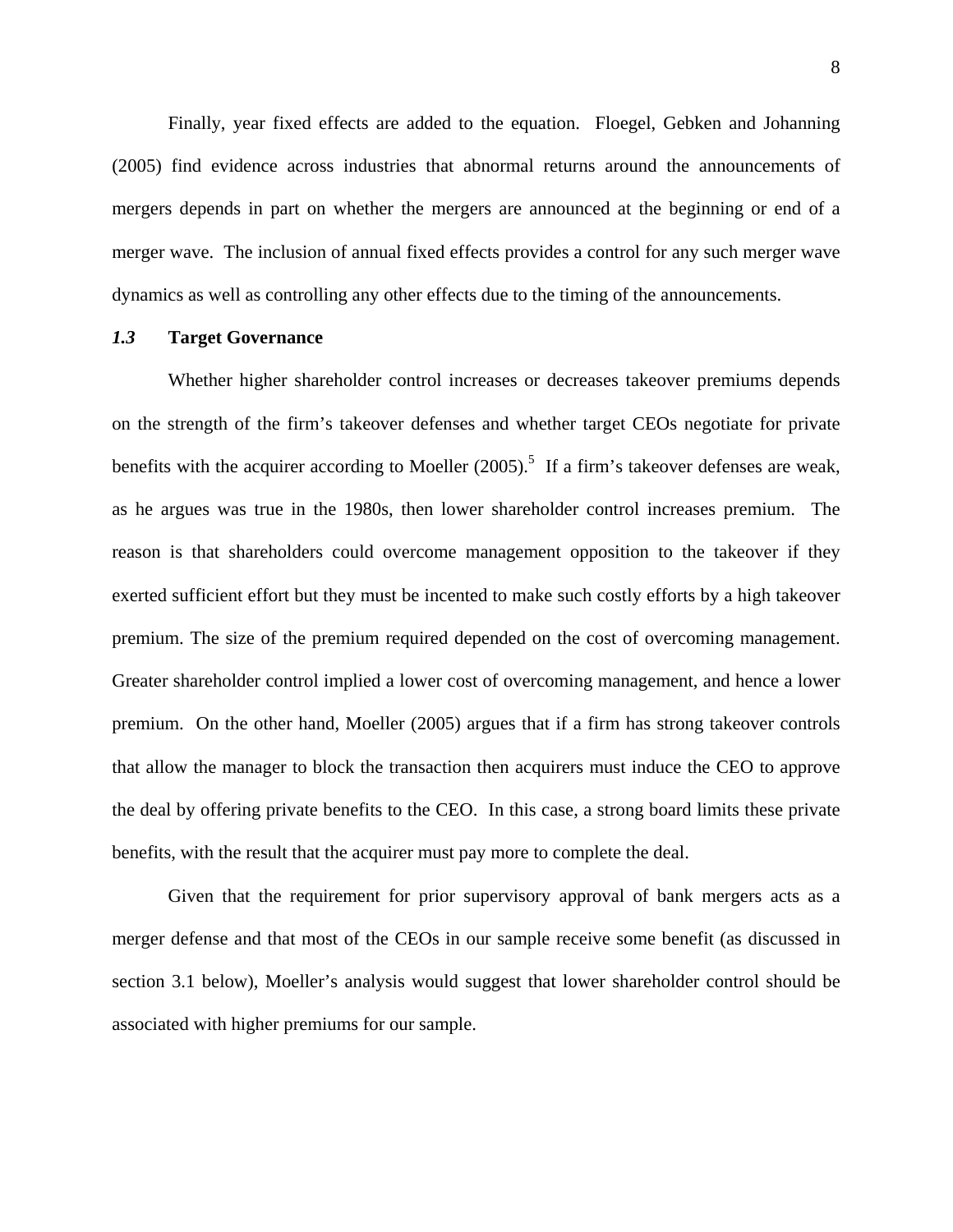Moeller includes both block shareholders and independent directors as measures of shareholder control. Our measure for block shareholder effects is *Blockholder,* a binary variable that is equal to one if there is not a large independent block shareholder (share ownership of at least 5% by non-affiliated shareholders), and zero if such a blockholder exists.<sup>6</sup> The impact of independent directors is incorporated with the variable *Indepdirectors*, which is the percentage of directors who are not current or past employees of the bank, do not have substantial business or family ties with management (as indicated in the proxy statement), nor have business ties with the bank.

## *1.4 CEO incentives outside the acquirer's control*

The target CEO's personal reservation price for accepting a takeover depends on both his perceived costs and benefits of losing his position. One cost to the CEO of losing his position is the loss of his firm specific human capital. Our proxy for the potential loss in firm-specific human capital is *Years-To-Retire*, where the potential loss is taken to be an increasing function of the remaining years until the CEO reaches retirement age. As in Hartzell, Ofek and Yermack (2004), we define *Years-To-Retire* as 65 minus the CEO's age if the CEO is less than 65 or zero if the CEO is 65 or older.

On the other hand, the CEO may benefit from a takeover to the extent that he was given a change of control (or golden parachute) by the target prior to the takeover. The indicator variable for a change of control provision, or golden parachutes, is *HGolden*.<sup>7</sup>

# *1.5 CEO incentives from the acquirer*

 The acquirer may incent the target's CEO to support the merger in two ways: offer a higher price which increases the value of the CEO's ownership and contract with the CEO for a position in the combined firms after the merger. To account for the managerial ownership effect,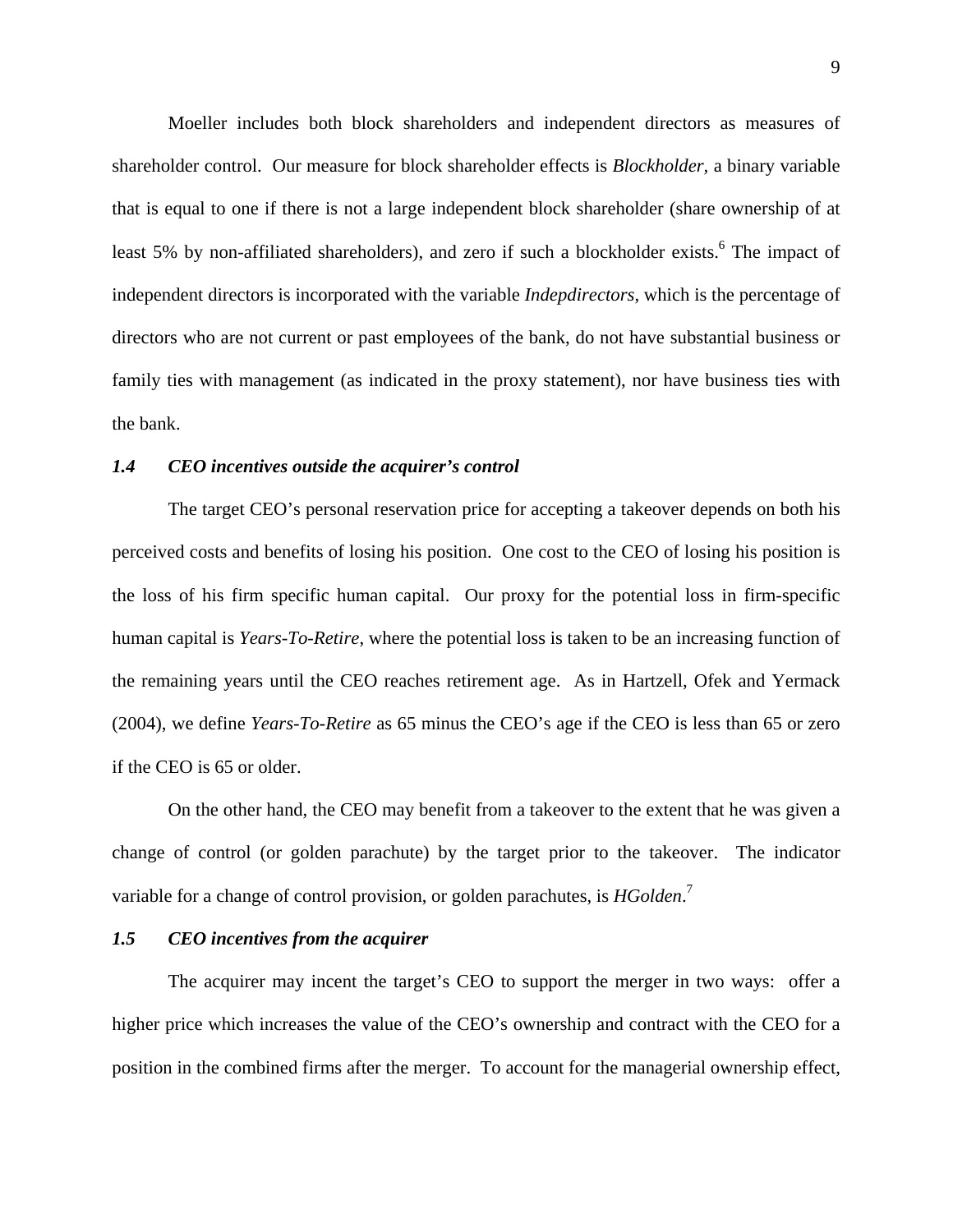we include the percent of the target's shares owned by the CEO in our empirical specification as *CEO Shares*.

 The target CEO may obtain a variety of positions with the acquiring firm, albeit we did not find any examples where the target CEO became a chauffer. After the merger, the target CEO may obtain: (1) an operating position, (2) a position on the combined firm's board of directors, (3) a consulting position, and (4) no position at the combined firm. We further subdivide the operating positions into three categories: (1) the CEO of the combined firms, (2) the president or chief operating officer of the combined firms, or (3) another officer (typically the CEO of a subsidiary of the combined firms). The positions on the combined firm's board of directors were divided into another three categories: (1) the chairman of the board of directors, (2) the vice-chairman of the board, or (3) a director of the combined firms. Our binary variables for the positions are labeled: *CEO, President, Other Officer, Chairman, Vice-Chair, Director, Consultant*, and *None*.<sup>8</sup> Our coding only assigns a value of one to the highest position obtained by the target CEO, the other positions take a value of zero. We rank operating positions as higher than board positions and board positions as higher than consulting. Thus, if the target CEO becomes CEO and chairman of the combined firm, only the variable *CEO* takes a value of 1. Similarly we only recognize the highest operating position so that if the target CEO becomes CEO and president of the combined firm, only the variable *CEO* takes a value of 1.

**2. Data** 

 Our initial sample consists of the pair of target and acquirers identified from SNL's database covering the period 1990-2004. We match this sample of firms against a banking organization mergers and acquisitions sample obtained from Securities Data Corporation (SDC) database. The SDC data includes offer prices for targets, announcement dates, and other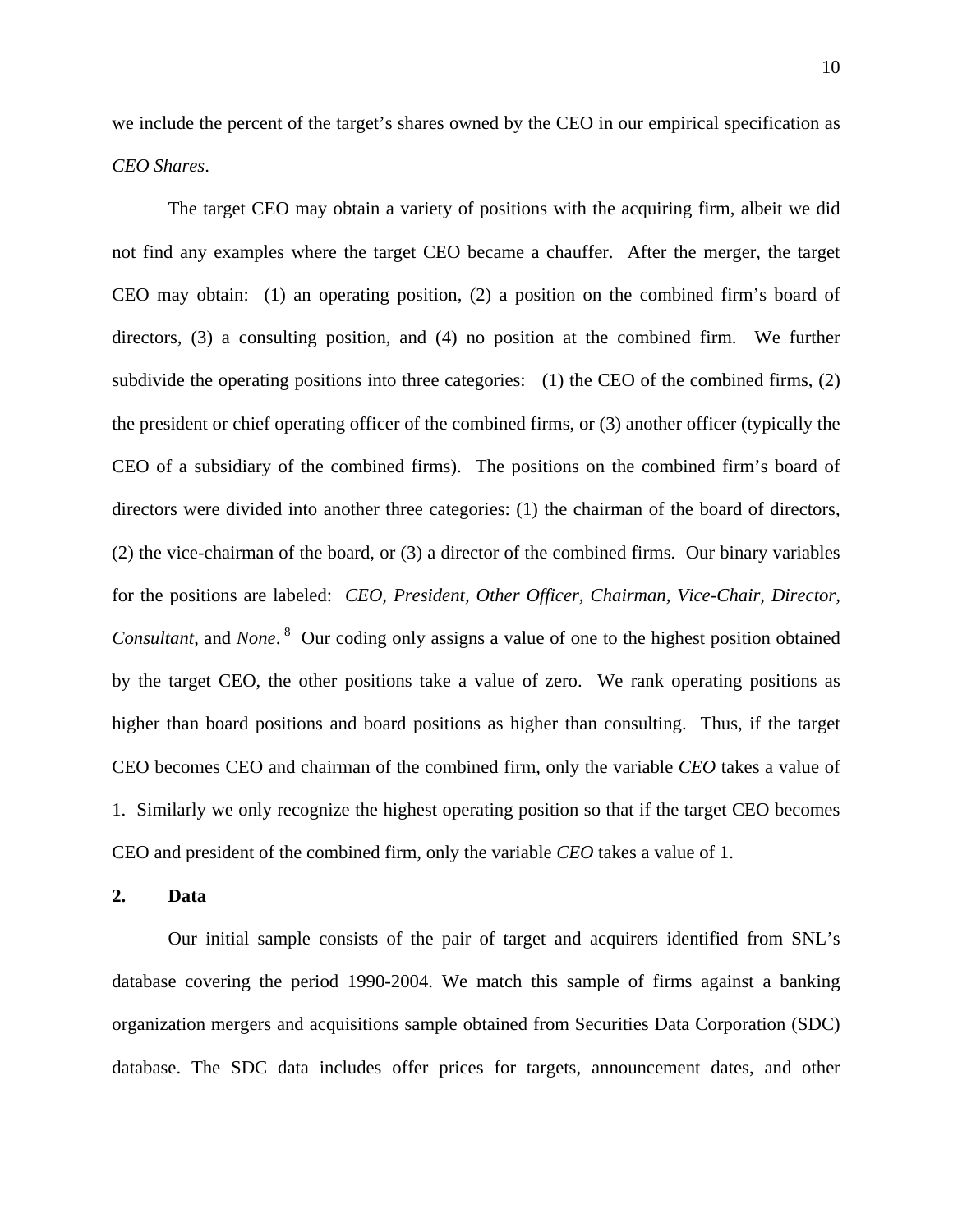characteristics of the deal. In several cases the announcement date reported in the SNL database was different from that reported in the SDC database. Because the SDC database is most commonly used, we base the announcement dates in our article on those reported in the SDC database.<sup>9</sup> Following Hartzell, Ofek and Yermack (2004) we then reduced the sample to only those transactions where the market value of the target is at least 10 percent of the market value of the acquirer.<sup>10</sup> We also limit our sample to those targets whose total assets, as reported by SNL, prior to the merger announcement date exceed \$1 billion. While the former criteria eliminates transactions that would unlikely have a material effect on the acquirer, the latter criteria excludes transactions involving targets who book of business would unlikely be substantial relative to other targets, avoiding extreme size disparities among targets that could generate results that have little, if anything, to do with the focus of our study.<sup>11</sup> We require that both the target and acquirer be publicly traded and listed on the Center for Research in Securities Prices (CRSP) database. We also eliminated transactions in which the target or acquirer was a foreign banking organization. We are interested in the acquiring, the target, and a portfolio of both firms after the deal is completed. For each of our merger transactions, we use Proxy Statements, Form 10-K or a similar document to obtain share ownership, compensation, CEO age, board composition, and golden parachute (GP) information of the targets before the acquisition announcement date. We use Security Exchange Commission Form S-4 to obtain post-merger employment contracts (the appendix provides a summary of the key elements in the post-merger employment contracts between the target CEO and the acquiring firm for three of the transactions in our sample). Imposing our selection criteria on the SNL-matched-SDC samples resulted in a sample of 162 completed transactions covering the period 1990-2004.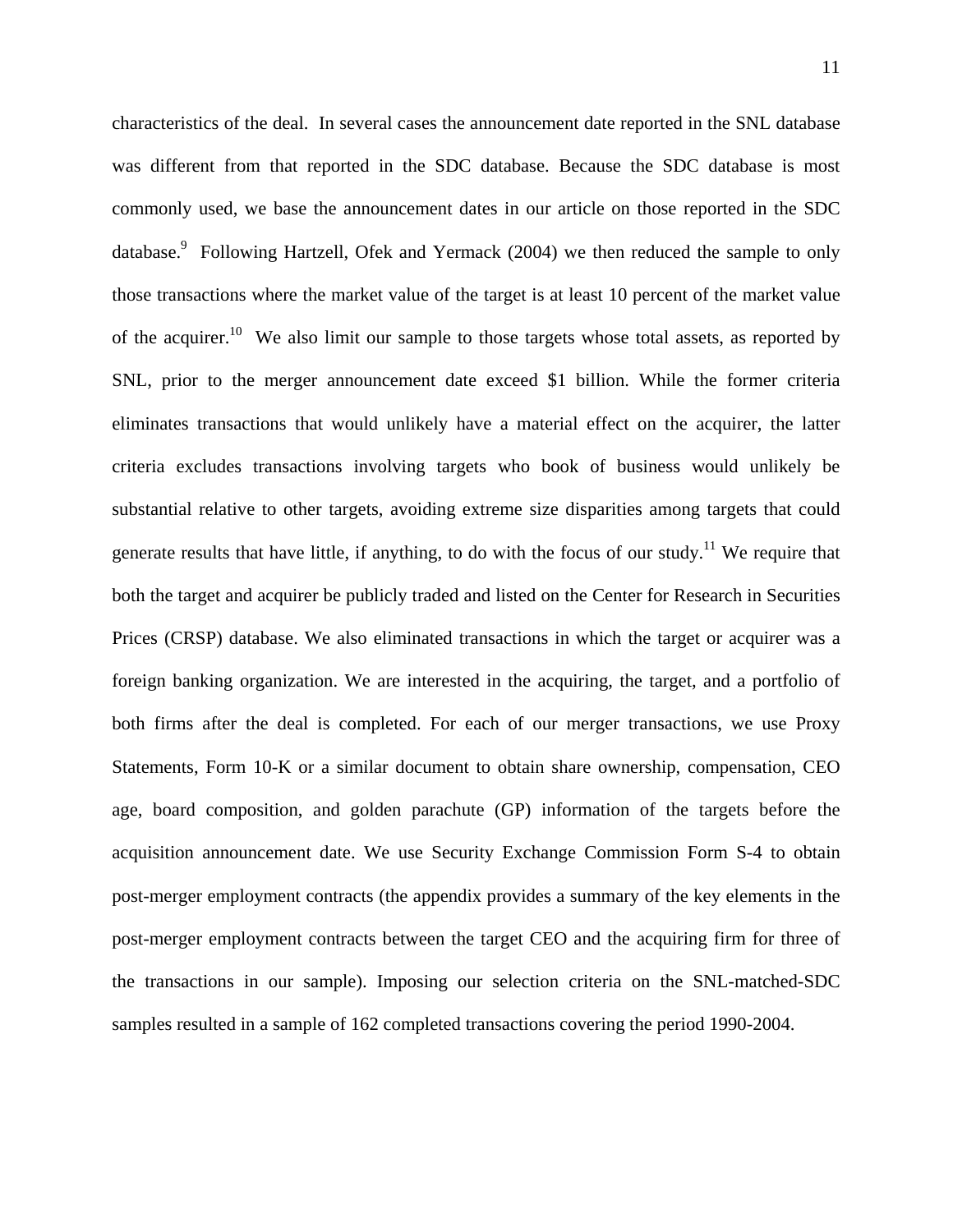Daily share prices for both target and acquirers are obtained from the CRSP file. The stock market index employed in our event study is the value-weighted portfolio (NYSE and AMEX) obtained from the CRSP database. Accounting data is obtained from the FR-Y9C reports of income and condition filed by bank holding companies with the Federal Reserve and the Thrift Financial Report reports filed by thrifts with the Office of Thrift Supervision.

# **3. Empirical Results**

#### **3.1 Descriptive Statistics**

 Table 1 provides descriptive statistics for our sample of 162 mergers. The median market capitalization of the acquirer is \$2.0 billion and that of the target is \$0.5 billion. The median ratio of target assets to the acquirer's assets is 0.355. Acquirers reported higher return on asset  $(ROA)$  and asset growth rates than the targets.<sup>12</sup> Target shareholders received a mean purchase premium of over 30 percent above the target's stock price measured over both 20 and 40 trading days prior to the announcement of the deal.

 The CEO characteristics given in Table 2 show that median share ownership by the target CEO prior to the merger is 1.03 percent. The median CEO is about 56 years old. Almost 70 percent of the target CEOs are also the chairman of their boards of directors but over 70 percent of their boards consist of independent directors. Slightly less than one-half of the firms in the sample had no independent blockholder.

 Table 3 documents the ways in which the typical CEO in our sample gained from the takeover. Over 95 percent of the CEOs had a change of control agreement with the target firm and we could confirm that the CEO received this change of control in over one-half of the cases. The golden parachute frequency in our paper is substantially higher than that found in other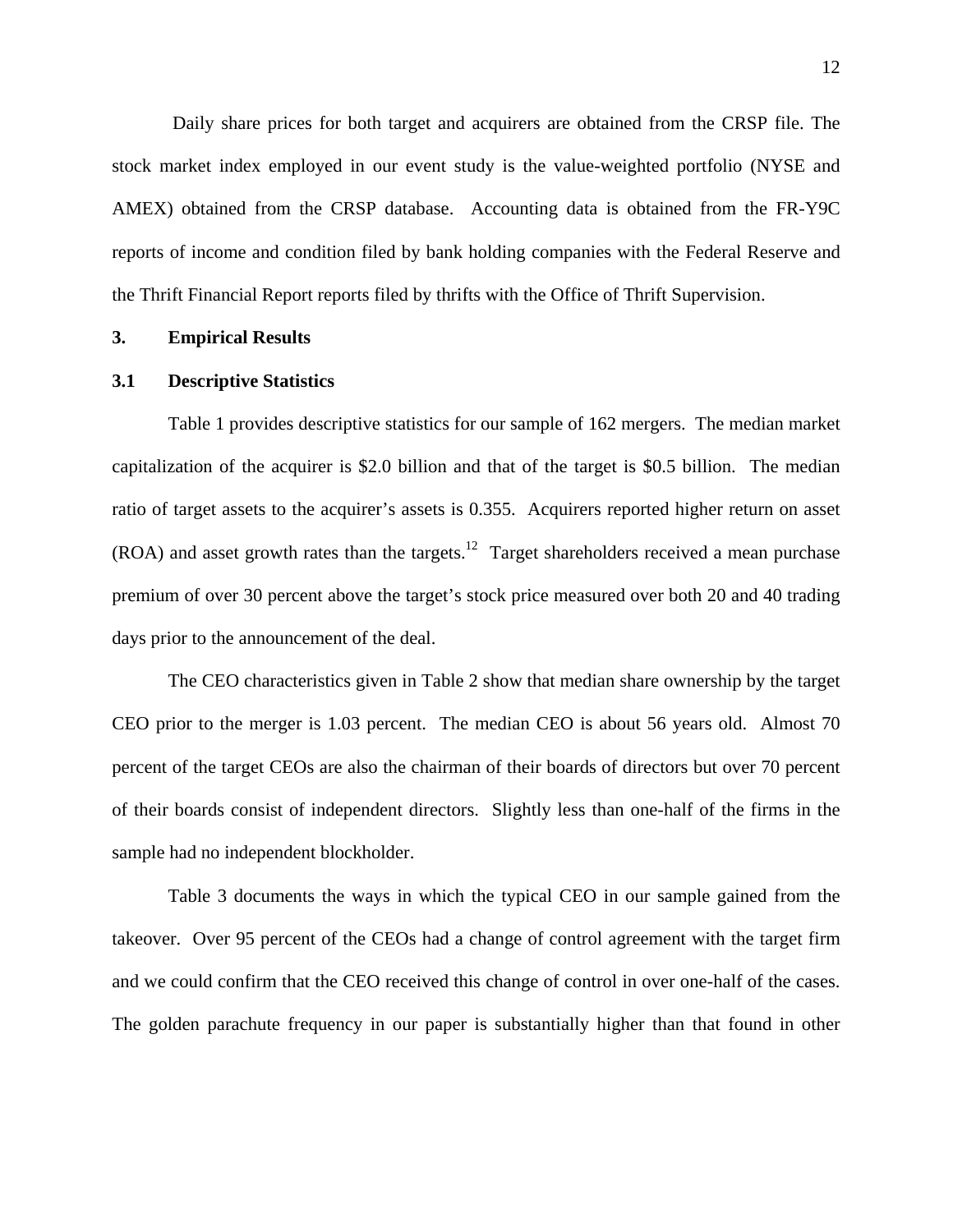studies (Cotter and Zenner, 1994; Subramaniam and Daley, 2000; and Lefanowicz, Robinson, and Smith, 2000).

 Panel B of Table 3 shows the personal benefits obtained by the CEO from the acquiring firm. The top part of panel B gives the highest position obtained by the CEO in the combined firms. The CEO obtained an operating position with the post-merger firm in over one-third of the mergers, with little over 3 percent of the target CEO's becoming CEO of the new firm. The CEO did not have a relationship with the post-merger firm in about 17 percent of the mergers. We could confirm that about 45 percent remained as officers at the time of the first proxy after the merger and over 60 percent remained as directors. These figures contrast with substantially higher attrition rates in the Hartzell, Ofek and Yermack (2004) where only 34 percent remained as officers and only 43 percent remained as directors. The CEO also obtained a golden parachute for a change in control of the post-merger firm in over 50 percent of our sample transactions.

 The abnormal returns around the merger announcement date are provided in Table 4. The announcement period abnormal returns to target shareholders are a highly significant 13.44 percent over the event window  $[-2, +2]$ . Acquirer returns are a significantly negative 3.39 percent. However, a value weighted combination of the two firms produced positive and significant abnormal returns of 0.50 percent.

# **3.2 CEO Contracting and Target Shareholder Returns**

 The impact of CEO contracting on target shareholder returns is analyzed in Table 5. Most of the coefficients on the control variables are statistically insignificant. The only coefficients on the return variables that are significant are the coefficients on the covariance of the two firm's return on assets,  $COV_{t,a}$  in the purchase premium equations and the coefficient on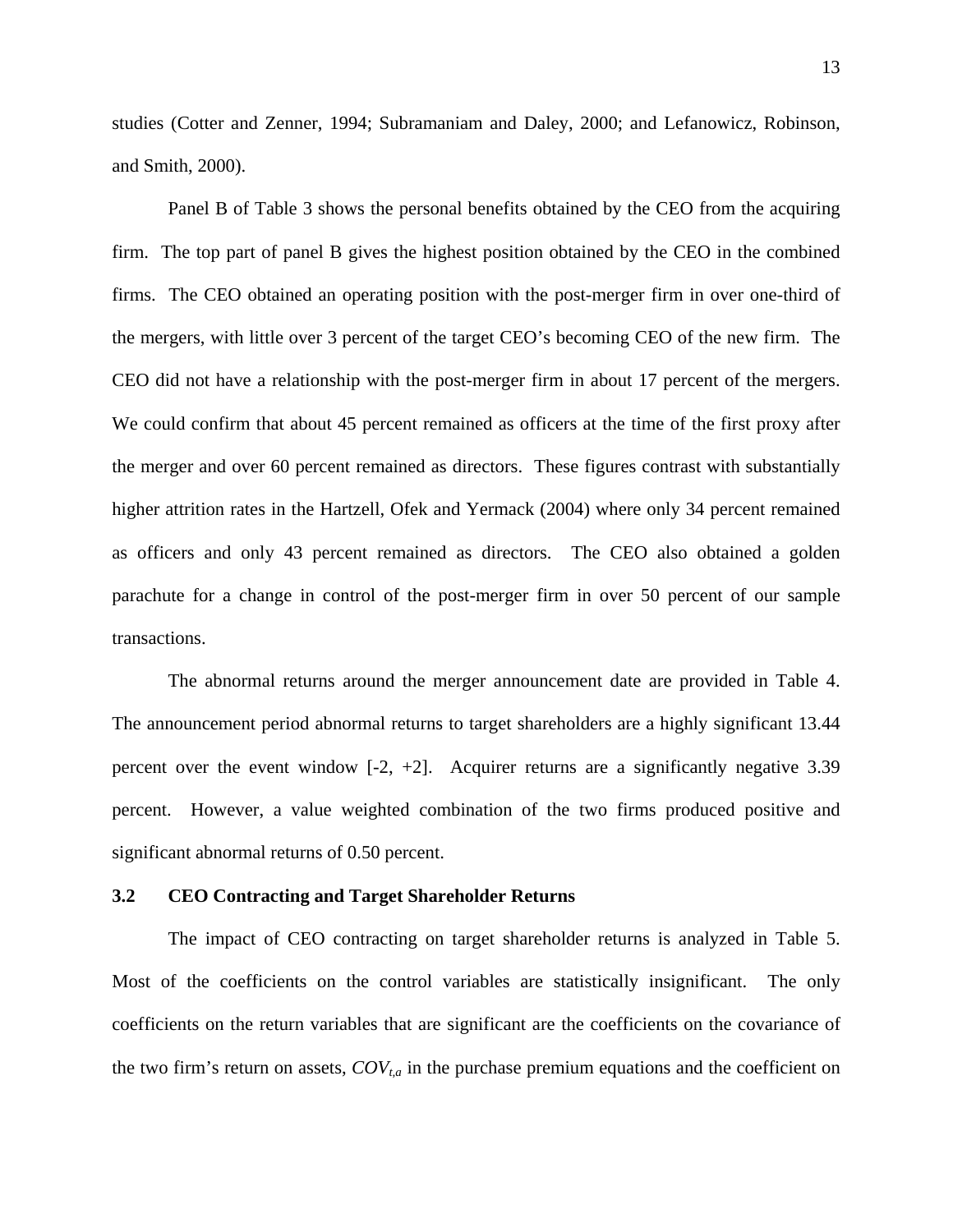the variance of the acquirers' return on assets, *VROAa*, in the target abnormal return equation. The two coefficients on the covariance term are significantly negative at the 10 percent level or better, while that on the variance term is positive and significant at the 5 percent level. The covariance results are consistent with acquirers paying more for mergers that diversify the combined firm's risk. The coefficient on the variance term in the target abnormal return equation suggests that there is a greater stock market reaction to those mergers in which the acquirer is, on average, relatively more risky. The above two results are consistent with risky acquirers being willing to pay more because they anticipate being able to integrate the target's franchise into their operations to diversify the combined firms book of assets.

 All three of the coefficients on the CEO having a golden parachute, *HGolden*, are negative and two are significantly negative at the 1 percent level. All three of the coefficients on the binary variable indicating the absence of an independent blockholder, *Blockholder*, are positive and highly significantly (better than 5 percent). These findings are inconsistent with Moeller's  $(2005)$  results.<sup>13</sup> Instead, these results are consistent with target CEOs demanding excessively high purchase premiums in the absence of outside blockholders that are able to force acceptance of the takeover despite CEO opposition or the CEO receiving a golden parachute that at least partially compensates him for the loss of his position.

 The coefficients on the position obtained by the CEO in the post-merger firm is negative for 18 of the 21 coefficients (3 measures of returns times 7 different positions), including 8 of 9 coefficients on the operating position variables, *CEO, President, Other Officer*. The three coefficients on *CEO,* the target CEO becoming the CEO of the combined firms, and the three coefficients on *Other officer,* the target CEO becoming a non-top executive officer of the combined firms, are individually significant (at the 10 percent level or better). So is the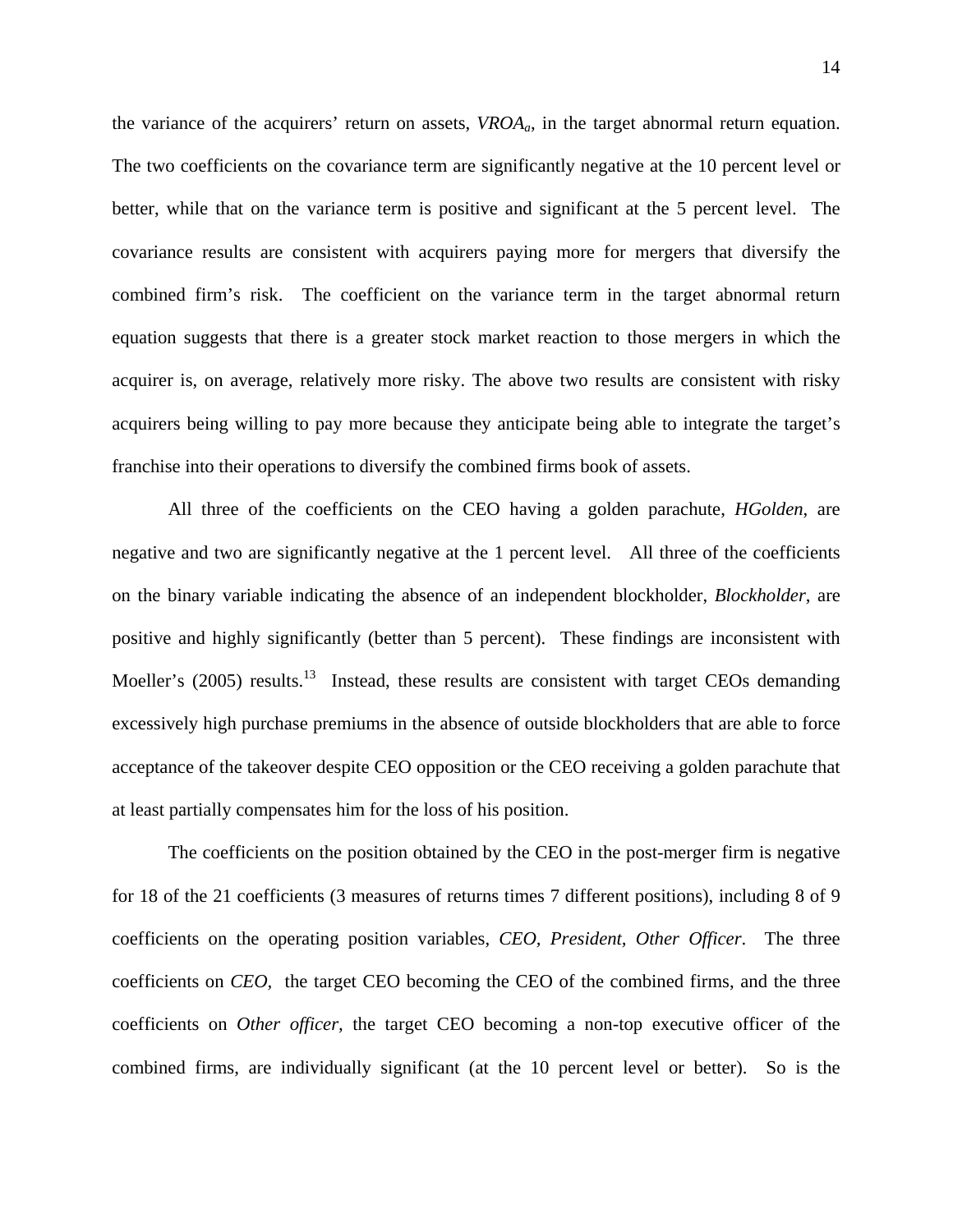coefficient on *Director* for the equation estimating purchase price premium measured over 20 trading days. An F-test for the three operating positions rejects the hypothesis that the coefficients on the three operating positions variables are equal to zero at the 10 percent level or better in the two purchase price premium equations. The F-test for the three board positions (*Chairman, Vice-Chair,* and *Director*) are all insignificant at conventional levels.

 Thus, our analysis of the returns to target shareholders suggests that, conditional on a takeover offer being made, that target shareholders receive a smaller premium when their CEO obtains an operating position with the acquiring firm. Not only is this reduction in target shareholder return statistically significant in most cases, the differences are also economically  $\text{large.}^{14}$ 

### **3.3 Impact of Contracting On the Distribution and Amount of Gains**

 The acquirer may contract with the target CEO to transfer wealth or to boost the overall value of the transaction or both. The evidence from target returns is that the contracting serves to reduce the purchase premium obtained by target shareholders in completed takeovers. This subsection analyzes acquirer returns to determine whether the contracting increases the overall value of the deal and whether it results in significant gains to acquirer shareholders.

 The analysis of the abnormal returns associated with the acquirer and combined firm are presented in Table 6, as is a copy of the analysis of the abnormal returns for the target from Table 5 for comparison purposes. None of the coefficients on the return variables are significant in either the acquirer or combined abnormal returns. The acquirer's abnormal returns and the combined abnormal returns are significantly negatively related to the acquirer's growth rate, *GTAa*, while the premiums paid to targets are unaffected by how fast the acquirer is growing. The significantly negative coefficient in the acquirers' abnormal return equation is consistent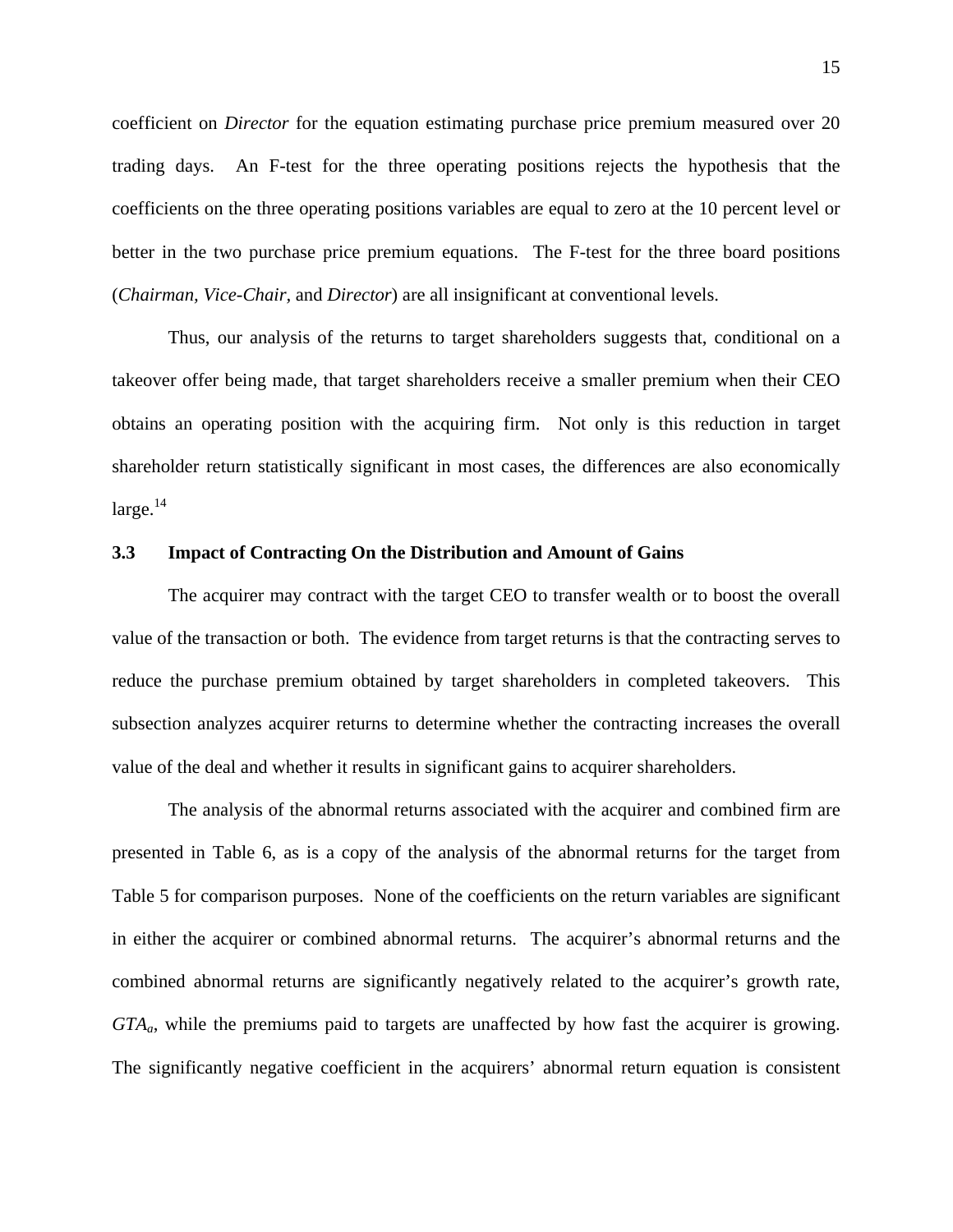with faster growing acquirers either overpaying for targets or not being as efficient in postmerger operations. The significantly negative coefficient in the combined returns equation combined with the insignificance of the coefficient on the targets both suggest that the negative acquirer's returns are due to problems with post-merger operations and not with overpaying for the target. The coefficient on the target's growth rate,  $GTA<sub>t</sub>$ , is significantly positive. The coefficient on the relative asset sizes of the two firms is significantly positive (at the 1 percent level) in explaining the combined abnormal returns, suggesting that relatively larger targets generally produce higher total wealth changes. This finding is not consistent with practitioner discussions suggesting that relatively larger firms are more difficult to integrate.

 None of the coefficients on the target governance variables are significant in the equations for the acquirer's and combined abnormal returns. This stands in contrast to the consistently significantly positive coefficients on the blockholder variable in the target premiums and abnormal returns equations. The lack of significance of the coefficient on the blockholder variable in the acquirer's equation is consistent with blockholders inducing targets to accept fair offers from acquirers even if the offers do not meet the target CEO's reservation price.

 One of the coefficients on CEO incentives outside the acquirer's control are significant at the 10 percent level: the coefficient on the CEO having a golden parachute, *HGolden*, in the combined returns equation is significantly negative. These results suggest that there are smaller wealth effects for both target and acquirer shareholders in those transactions where the target CEO had a golden parachute relative to those transactions where the CEO does not have a golden parachute prior to the announcement date.

 Only one of the coefficients on the post-merger position variables is significant, the variable *Chairman* is significant at the 10 percent level in the combined abnormal returns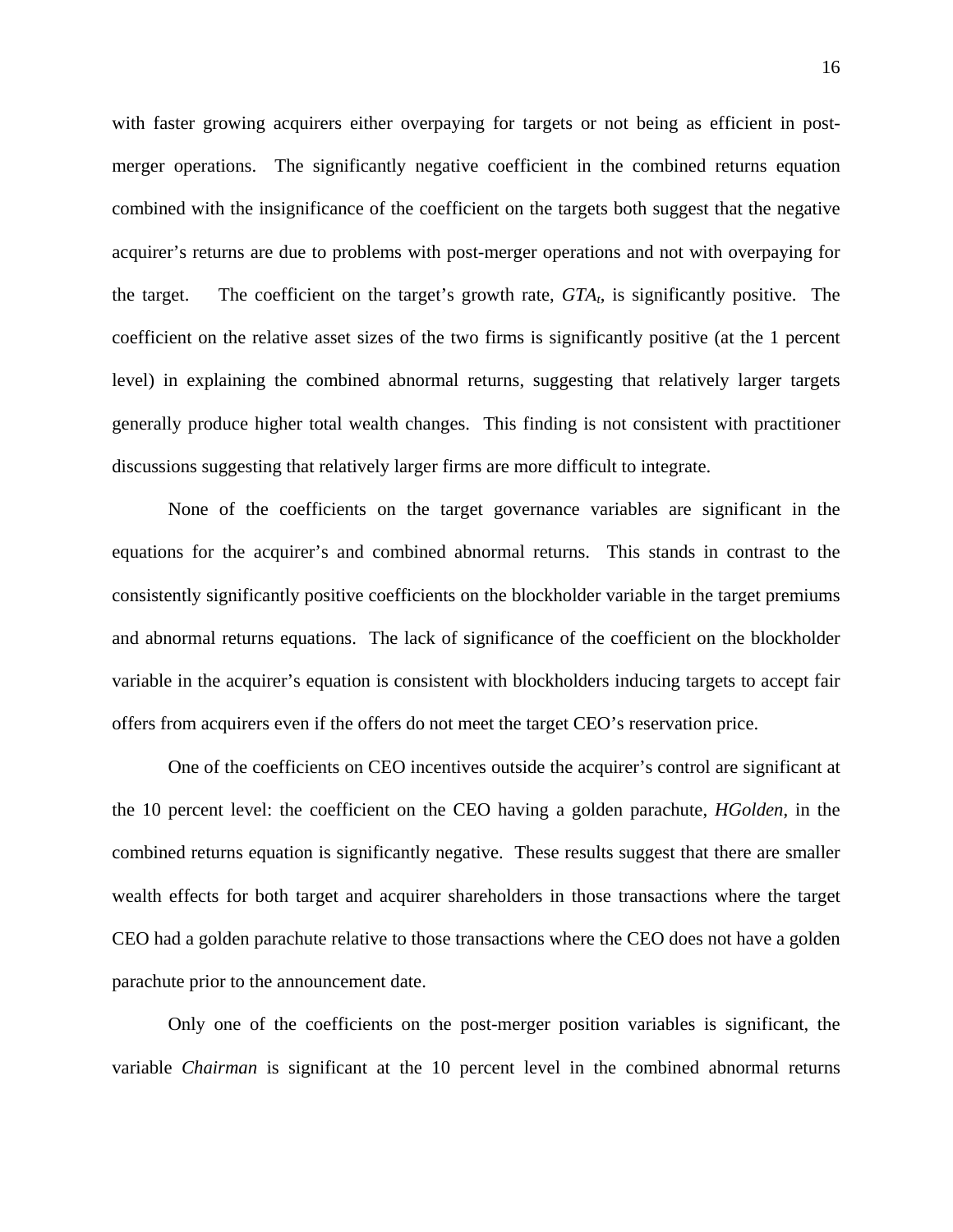equation. The only significant F-test is that of the board roles in the acquirer's return equation, which is significant at the 10 percent level. One interpretation of these results is that acquirers that offer target CEOs the positions of *Chair* or *Vice-Chair* tend to overpay in these acquisitions. However, if this interpretation were correct the coefficients on *Chairman* and *Vice-Chair* in the premium and target's returns equation should be significantly positive but they are insignificant and generally negative. Another interpretation is that acquirers that are willing to give the position of board *Chairman* or *Vice-Chair* are sending an adverse signal about the extent to which their board actually monitors their CEO.

 Overall, the results from the estimation of the post-merger position variables in the various premium and abnormal return equations is most consistent with the hypothesis that the primary benefit of the target CEO receiving a post-merger position is that it offsets the incentives he would otherwise have to oppose a takeover bid.

#### **3.4 Robustness tests**

 In addition to our primary results, we performed a variety of robustness tests. We (1) added a binary variable equal to one if the target CEO was also the chairman of the target's board, (2) added two binary variables to distinguish whether the target or the acquirer were commercial banks (or bank holding companies) versus thrifts (or thrift holding companies, (3) substituted the dollar amount of the target CEO's share ownership for his percentage ownership, and (4) included a binary variable equal to one if SNL coded the deal as a stock transaction.<sup>15</sup> Finally we used the SNL announcement dates rather than the SDC announcement dates. The difference in the two is that SNL dates correspond to the actual announcement whereas some of the SDC dates reflect earlier strong rumors of a deal.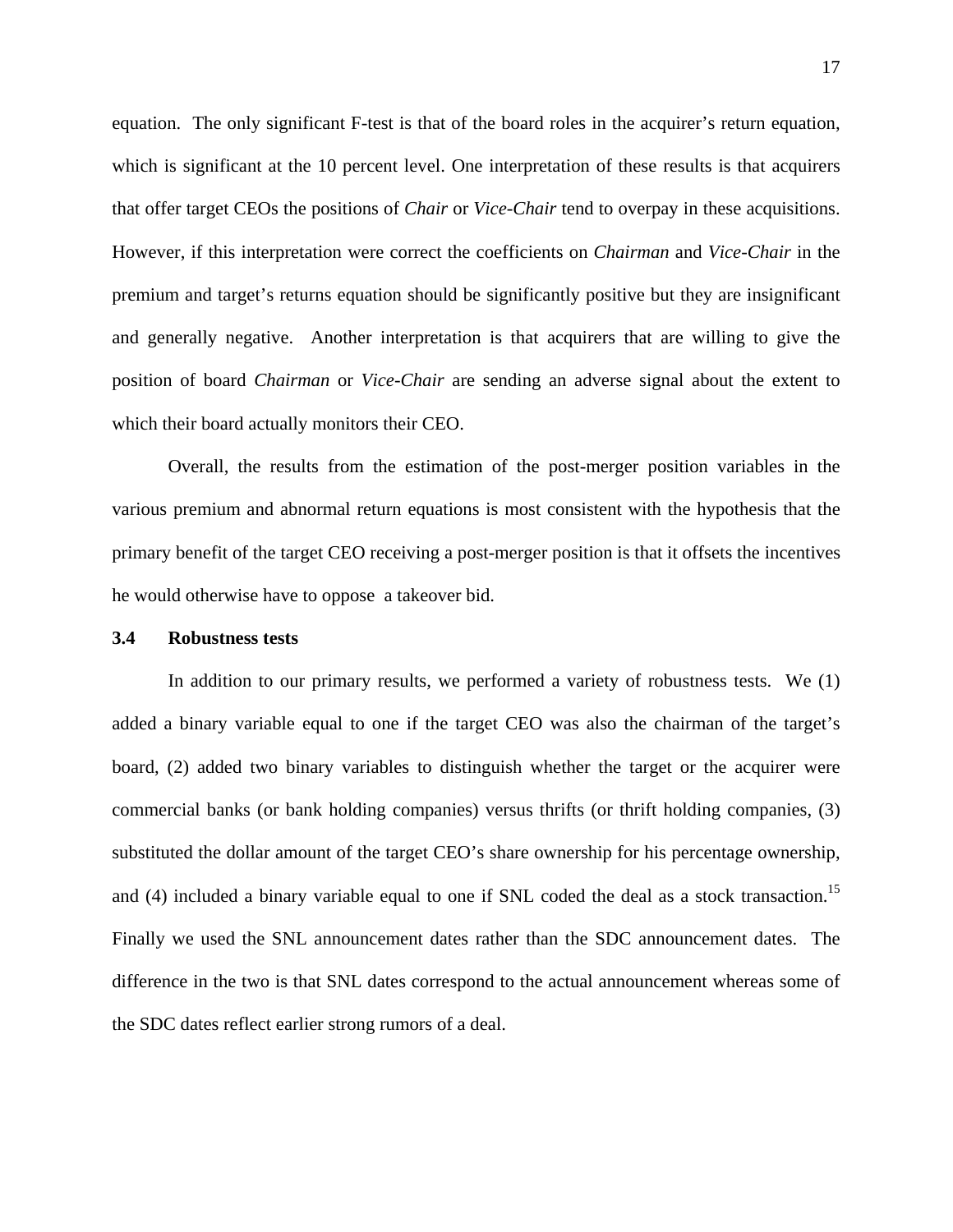Although the details vary based on the exact specification, the overall results are generally similar to those presented in Tables 5 and 6. Significantly, the most important results are essentially unchanged, albeit some coefficients that are borderline significant in Tables 5 and 6 become borderline insignificant in some alternative specifications. The only consistently significant variable on the target CEO's post-merger role is for the target CEO becoming CEO of the post-merger firm, *CEO*. The variable *CEO* is significantly negative for all three measures of target shareholder returns, but insignificant for the acquirer's announcement abnormal returns, and the combined returns of the target and the acquirer. Further, the coefficients on the variables for the target CEO also being chair of the target's board, the binary variables for commercial bank versus thrift status, the variable for the dollar value of shares and for a stock takeover are consistently insignificant.

 When we use SNL announcement dates rather than the SDC announcement dates, the results are slightly weaker, although the direction of impact is similar. In particular, the variable *CEO* is negative in all three of the target shareholders' return equations, but only significant in the two premium equations. All three of the coefficients on the binary variable indicating the absence of an independent blockholder, *Blockholder*, are positive and statistically significant (two of the coefficients at better than 1 percent and the third at the 10 percent level). As before, none of the coefficients on the post-merger position variables are significant in either the acquirer's abnormal returns or the combined firms' abnormal returns equations.

#### **4. Conclusion**

 Mr. Dimon's and Mr. Harrison's joking about the tradeoff between the target CEO's post-merger position and the returns to the target shareholders in completed mergers appears to have some basis in reality. We find evidence that target shareholders receive a lower rate of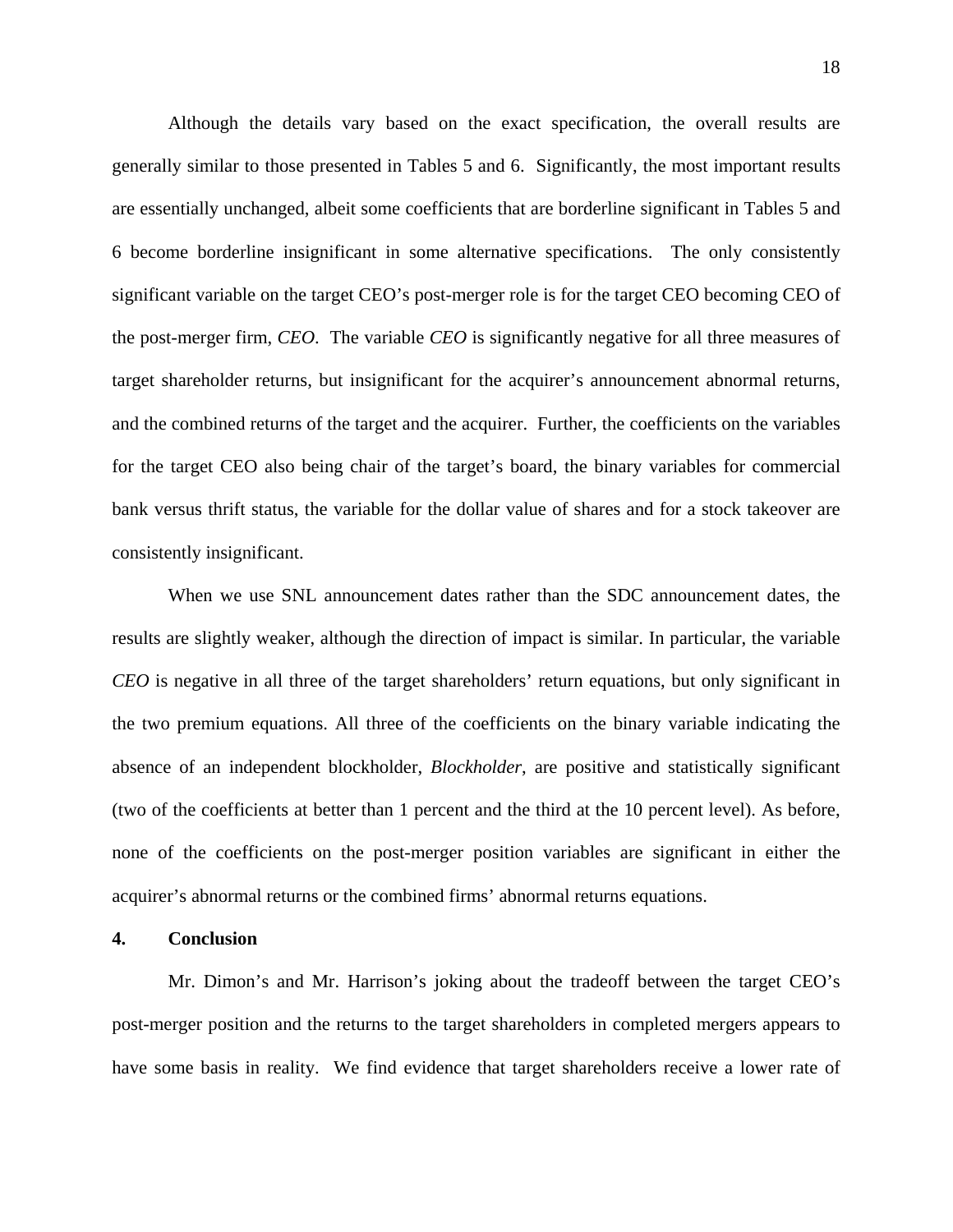return when their CEO takes a position with the acquirer, especially if that position is that of CEO of the combined firms. The lower returns received by target shareholders could be due to their CEO agreeing to sell the firm at a lowball price that transfers wealth to the acquirer's shareholders. Alternatively, the positions may merely compensating target CEOs for any loss of firm specific human capital and control rents they would have received had the target remained independent. In terms of the Mr. Dimon and Mr. Harrison story, is the 40 percent asked by Mr. Dimon too high a price for JPMorgan Chase to offer? Or is the 15 percent offered by Mr. Harrison a lowball offer that would take wealth from the target's shareholders? Our evidence from a sample of bank mergers suggests the problem is that the 40 percent asked by Mr. Dimon is too high.

 The most direct evidence on the question of too high an ask price or too low of a bid comes from the insignificant impact of these positions on acquirer's announcement returns. If the target CEO obtaining a post-merger position were permitting acquirers to make lowball bids then we should observe significantly positive announcement returns for the acquirer. However, these returns are insignificant.

 Two additional pieces of evidence are consistent with target CEOs sometimes demanding excessive takeover premiums to compensate them for the loss of their human capital and control rents. First, the target CEO's support for a takeover may be less important if the target has a blockholder, who has both the incentive to monitor the firm and, likely, an important say in the firm's governance. We find that banks that have a significant blockholder also have lower takeover premiums and lower event returns. Second, another way to at least partially compensate the CEO for the loss of his position is to give him a golden parachute. We find that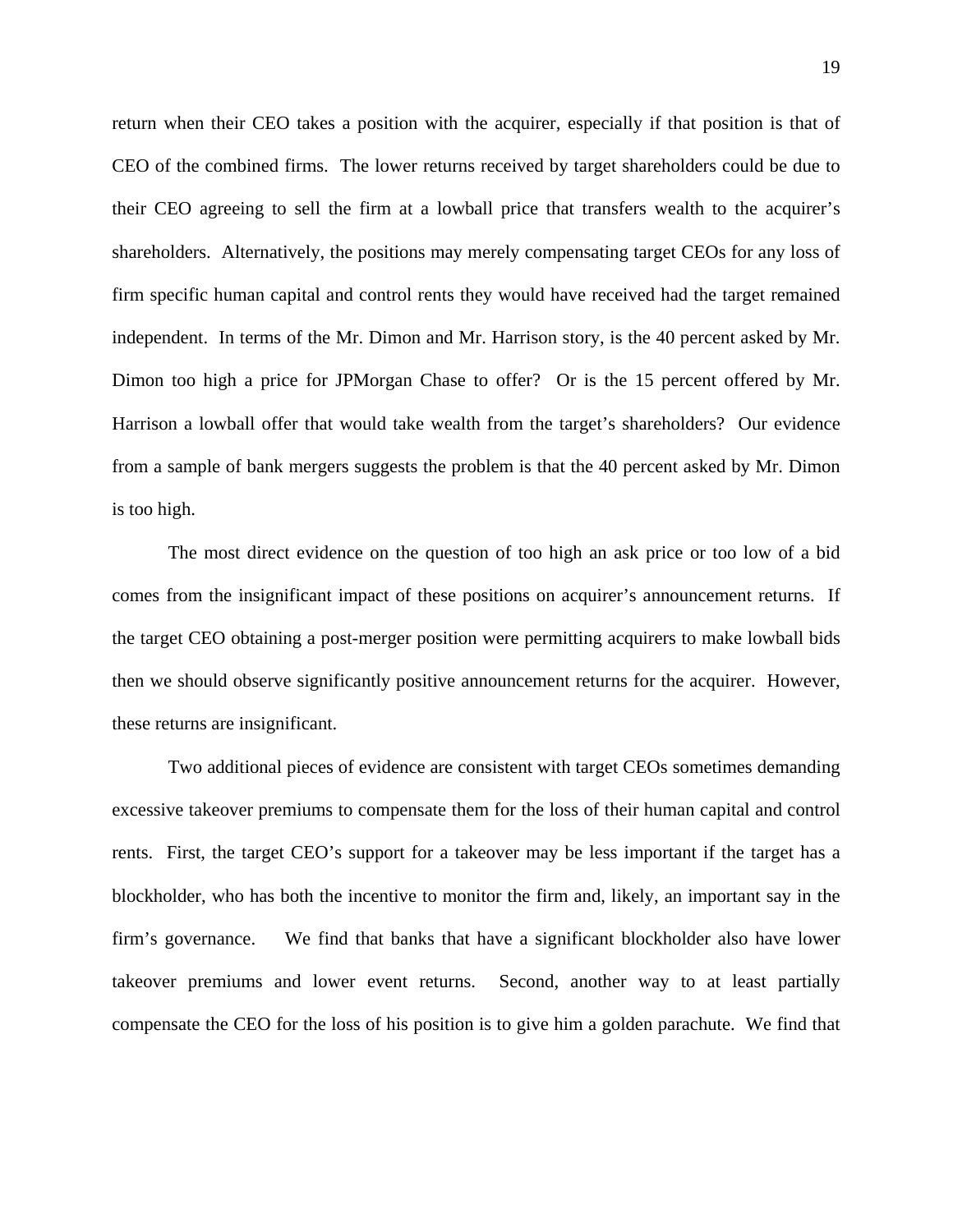target shareholder abnormal returns are significantly lower if the target CEO has a golden parachute.

 Finally, it is possible that target CEOs were offered positions because they add value to the overall deal. However, we find no evidence in support of this hypothesis. The only significant coefficient on a CEO's post-merger position is a negative coefficient on the CEO becoming chairman of the combined organization.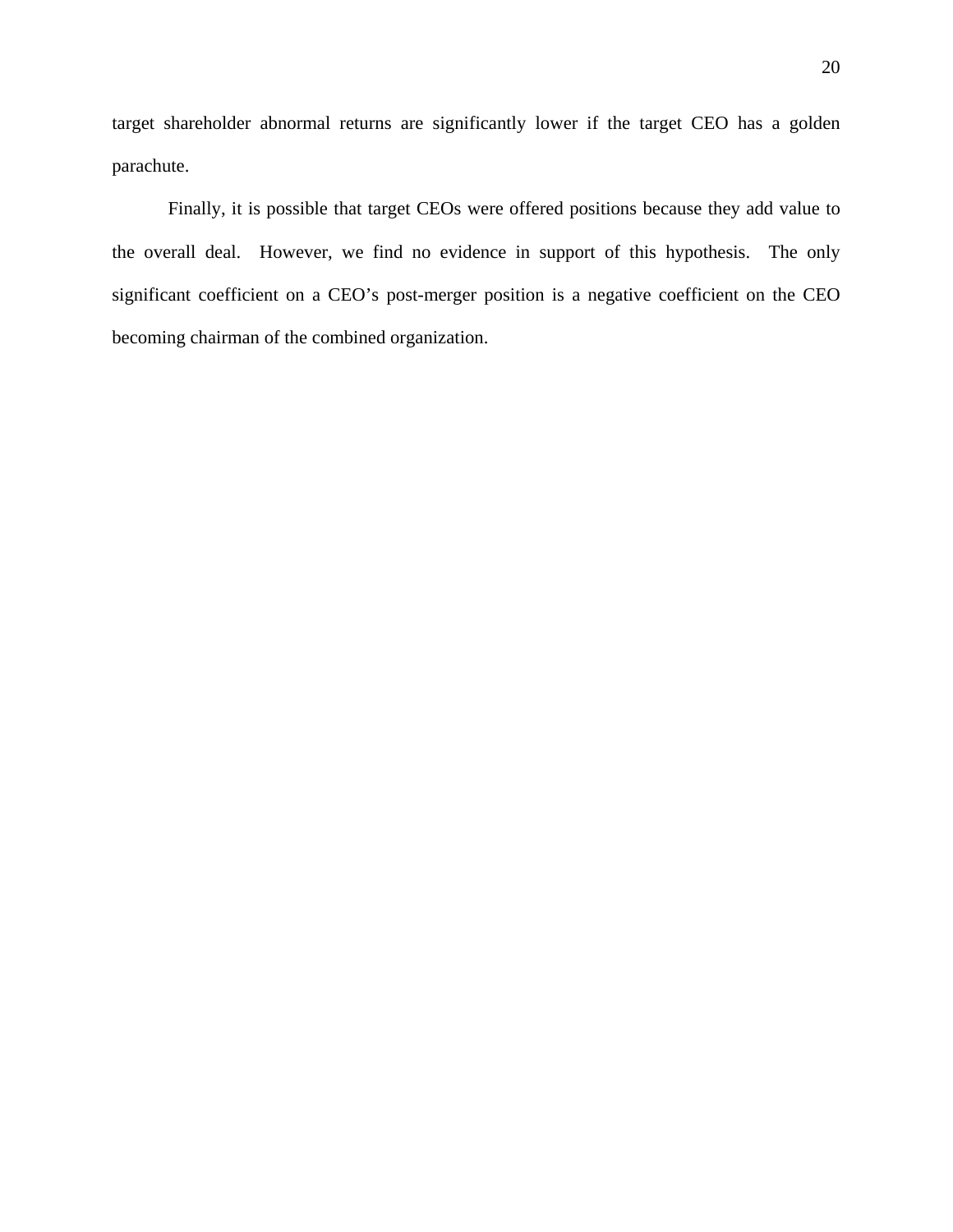#### **APPENDIX – Description of three post-merger employment agreements**

Target: Keystone Financial, Inc. Acquirer: M&T Bank Corp Announcement Date: May 17, 2000.

Target CEO: Carl L. Campbell

*Source: M&T Bank Corp S-4 filed with SEC on Jun 30, 2000.* 

 The term of Mr. Campbell's employment agreement begins on the effective date of the merger and expires on the third anniversary of that date. Pursuant to Mr. Campbell's employment agreement, Mr. Campbell will serve as Vice Chairman of M&T and as Chairman of M&T's Pennsylvania operations. During the employment period, Mr. Campbell will serve as a member of M&T's board of directors. Following the termination of this three-year period and until his 65th birthday, Mr. Campbell will continue employment on a part-time basis on terms to be agreed to between him and M&T.

 Under Mr. Campbell's employment agreement, for each year during the initial three-year employment period, he will receive (1) an annual base salary no less than \$460,000, and (2) an annual cash bonus of no less than \$168,505. During the part-time employment period, he will receive an annual base salary of \$400,000. If Mr. Campbell dies before his 65th birthday, 50% of the annual base salary he would have otherwise received during the remainder of the part-time employment period will be paid to his current spouse, if she survives him.

 Upon completion of the merger, M&T will grant Mr. Campbell an option to acquire 50,000 shares of M&T's common stock (on a post-split basis) which will vest in three equal installments on each of the first, second and third anniversaries of the completion of the merger (or, if earlier, upon the occurrence of a change of control of M&T) and will have a term of ten years from the date of grant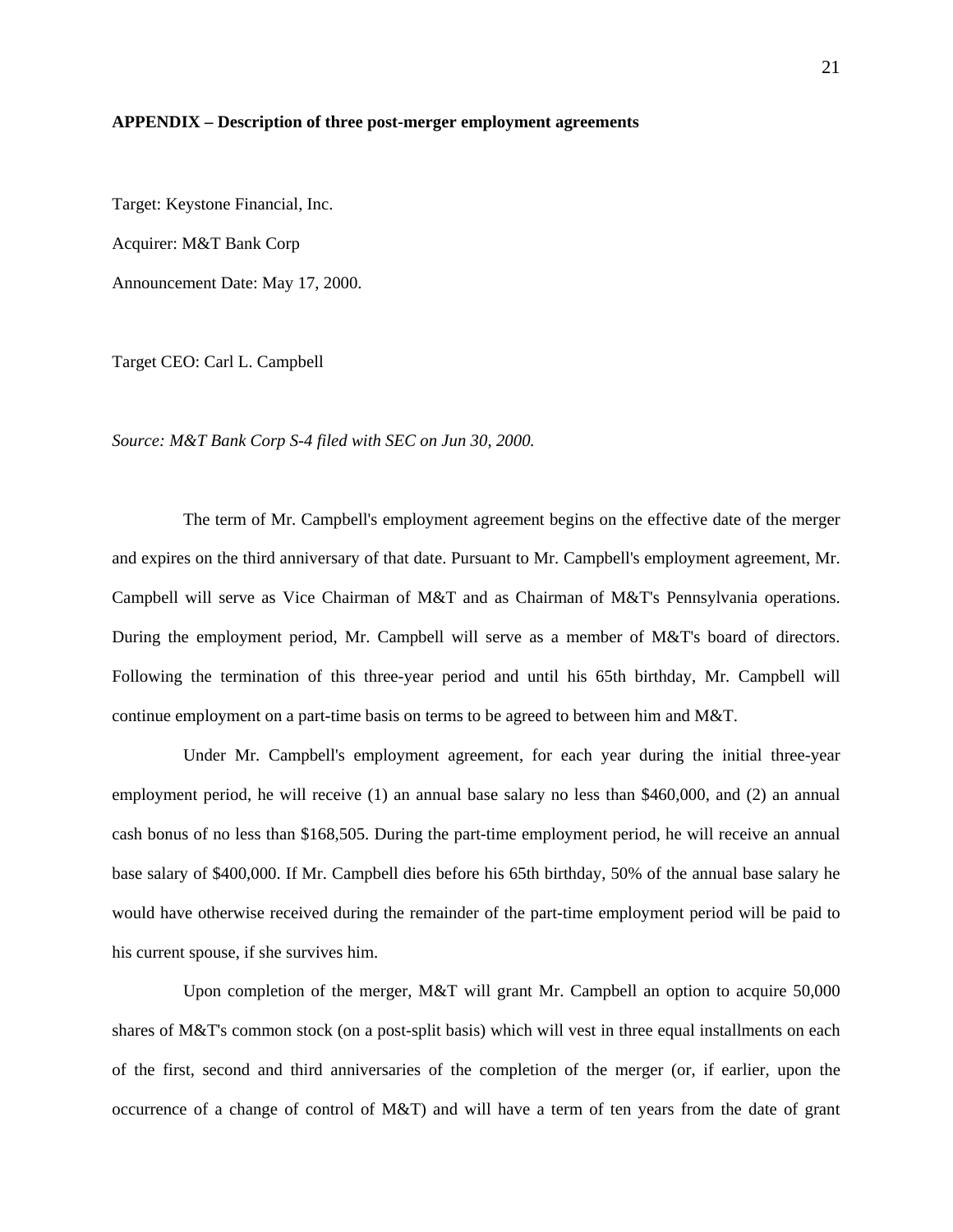without regard to Mr. Campbell's earlier termination of employment. Mr. Campbell will also receive upon completion of the merger a lump sum payment of \$1,250,000 (provided he is employed on such date).

 Mr. Campbell's employment agreement provides for a lifetime annual retirement benefit of \$350,000, less any amounts payable under qualified and non-qualified defined benefit retirement plans, commencing upon his  $65<sup>th</sup>$  birthday. Upon the death of Mr. Campbell, his current spouse, if she survives him, will receive an annual benefit for the rest of her life in an amount equal to 50% of this retirement benefit. During the initial three-year employment period, Mr. Campbell will be entitled to participate in all employee benefit, welfare and other plans, practices, policies and programs that apply generally to senior executives of M&T on a basis no less favorable than that provided to those executives, except that if Mr. Campbell's employment is terminated for any reason other than for cause by M&T, M&T will continue to provide him and his current spouse with medical and dental benefits for the remainder of their lives on a basis no less favorable than that on which those benefits were provided immediately before the termination. The employment agreement contains confidentiality, non-competition and non-solicitation provisions that apply while Mr. Campbell is employed and for specified periods thereafter.

 In the event that Mr. Campbell's employment is terminated prior to the end of the initial threeyear employment period by M&T other than for "cause" or "disability" or by Mr. Campbell for "good reason" (each as defined in Mr. Campbell's employment agreement), Mr. Campbell will be entitled to receive the following payments and benefits:

 - Annual base salary through the date of termination and a pro-rata annual bonus through the date of termination (based on the minimum annual bonus under the employment agreement);

 - A lump sum payment equal to the product of (1) the number of months and portions thereof from the date of termination until the end of the initial three-year employment period, divided by 12, and (2) the sum of Mr. Campbell's annual base salary and the minimum annual bonus;

 - The retirement benefit described above, payable in accordance with the terms of the employment agreement;

- A lump sum payment of \$2 million; and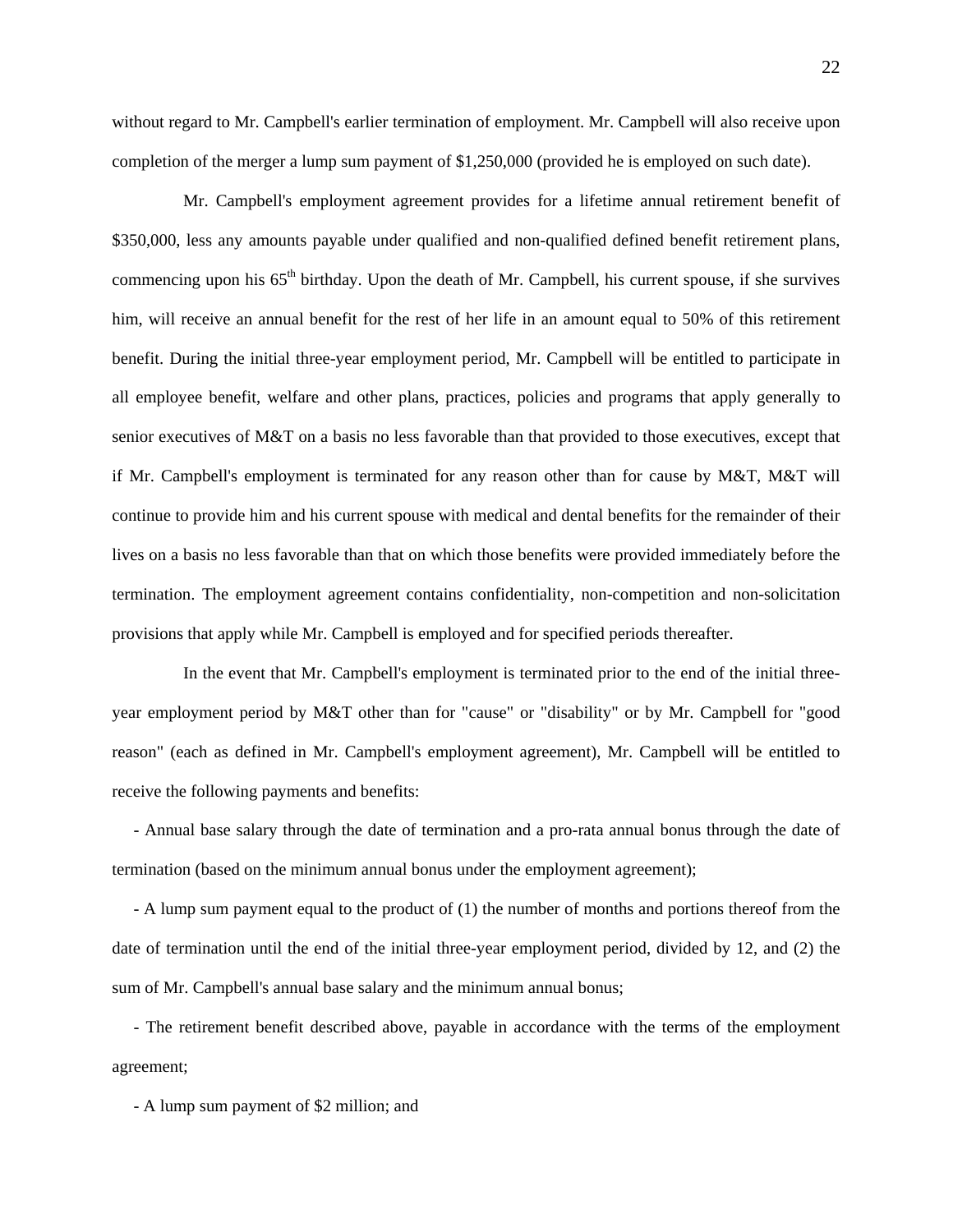- The stock options granted to Mr. Campbell, as described above, will vest immediately.

Target: CoreStates Financial Corp

Acquirer: First Union Corp (FUNC)

Announcement Date: Nov. 18, 1997

Target CEO: Terrence A. Larsen

*Source: First Union Corp S-4 filed with SEC on Jan. 1, 1998.* 

 In connection with the execution of the Merger Agreement, FUNC entered into a five-year Employment Agreement with Terrence A. Larsen, Chairman and Chief Executive Officer of CFC, which will become effective as of the Effective Date. The Employment Agreement provides, among other things, for Mr. Larsen to receive an annual salary of not less than \$1,000,000 and a combined annual salary and bonus of not less than \$2,500,000. The Employment Agreement provides for an increase in Mr. Larsen's base salary over his current base salary with CFC and may result in an increase in the amount of his annual bonus. The Employment Agreement also provides that if Mr. Larsen's employment is terminated by FUNC before expiration of the term of the Employment Agreement or if Mr. Larsen voluntarily terminates his employment with FUNC at any time or if he dies, becomes disabled or retires before expiration of the term of the Employment Agreement, he (or his estate, if he were to die) will receive \$2,500,000 per year until the expiration of the term of the Employment Agreement. Upon expiration of the term of the Employment Agreement, Mr. Larsen (or his current spouse, if he is not then living) is guaranteed an annual retirement income of \$1,000,000 (which he may, under certain circumstances, elect to receive as a lump sum), offset by certain retirement benefits under plans of predecessor employers and social security benefits. Mr. Larsen will also receive 100,000 shares of restricted FUNC Common Stock and options to purchase 200,000 shares of FUNC Common Stock upon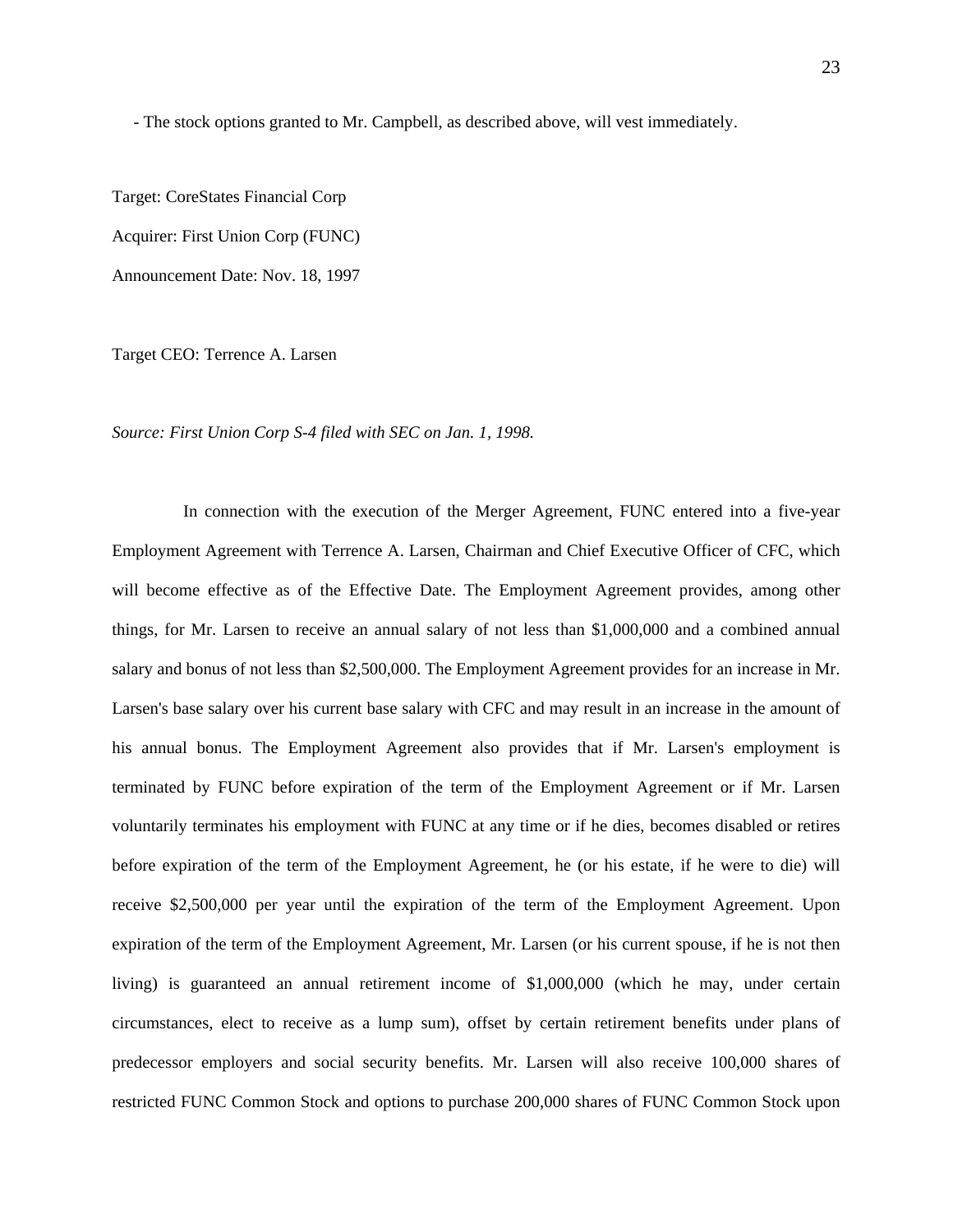consummation of the Merger and in the calendar year following the calendar year in which such consummation occurs. In addition, FUNC would provide a split-dollar life insurance policy with a total death benefit of \$20,000,000, \$15,000,000 of which would be payable to Mr. Larsen's designated beneficiary, and the remaining \$5,000,000 of which would be payable to FUNC. The Employment Agreement also provides for certain payments, notwithstanding termination of employment, and associated gross-up payments for taxes. Mr. Larsen's Employment Agreement shall supersede his termination of employment agreement with CFC upon consummation of the Merger. FUNC has agreed that Mr. Larsen will be elected or appointed a director and a Vice Chairman of FUNC following the Effective Date.

Target: OSB Financial Corp.

Acquirer: FCB Financial Corp

Announcement Date: Nov. 14, 1996

Target CEO: James J. Rothenbach

*Source: FCB Financial Corp S-4 filed with SEC on Mar 12, 1997.* 

 THIS EMPLOYMENT AGREEMENT (this "Agreement") is entered into this \_\_\_\_ day of \_\_\_\_\_, 1997 between FCB Financial Corp., a Wisconsin corporation (the "Company"), Fox Cities Bank, F.S.B., a federal savings bank which is wholly-owned by the Company (the "Bank") and James J. Rothenbach (the "Executive").

 The Bank hereby employs Executive for an initial period of three (3) years commencing on 1997 (the "Commencement Date") and terminating on \_\_\_\_\_\_\_\_, 2000 (the "Initial Termination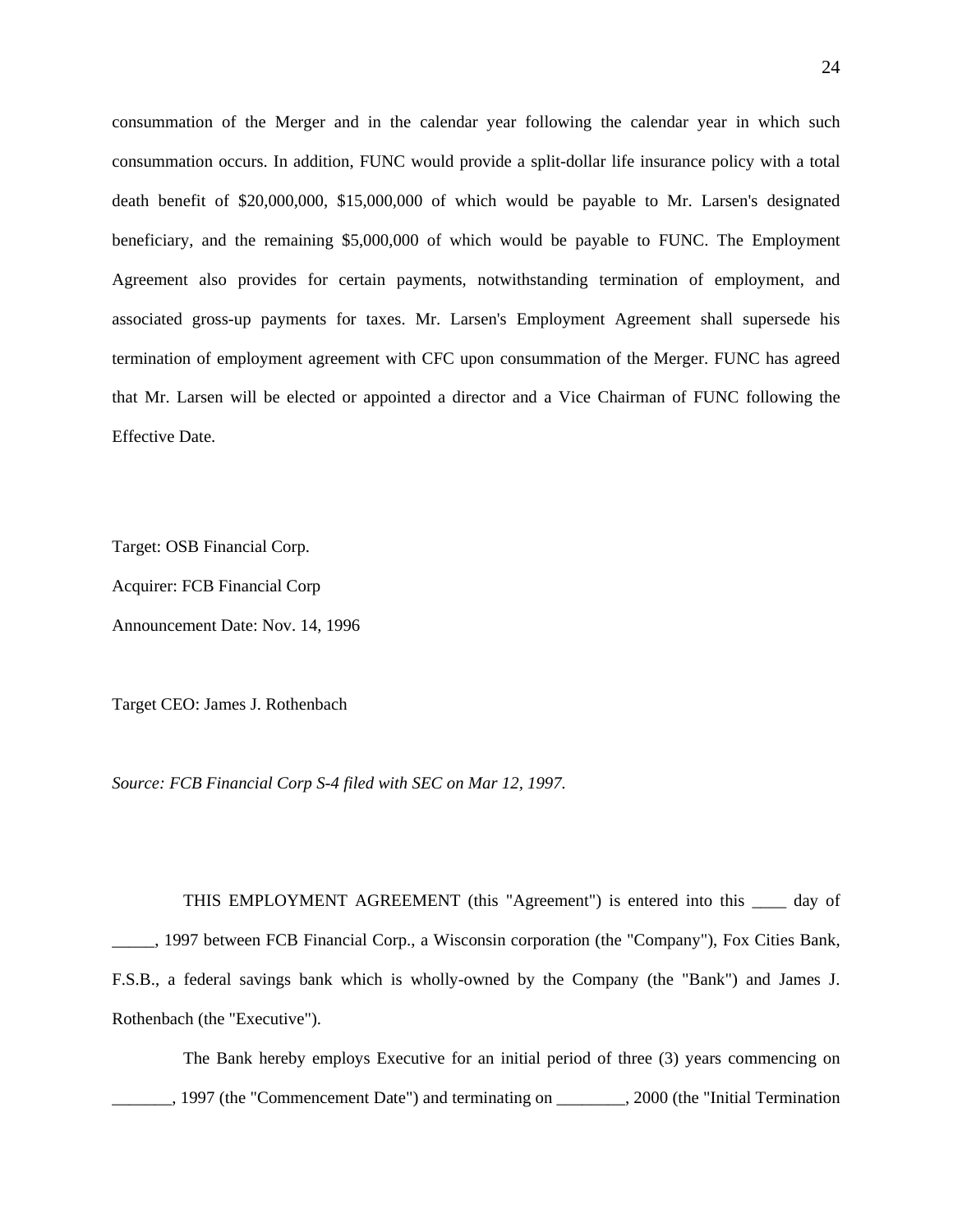Date"), subject to earlier termination as provided in Article II hereof. The Board of Directors of the Bank shall review and may extend the term of this Agreement for a period of one (1) additional year beginning on the Initial Termination Date and in each subsequent year thereafter for a period of one (1) additional year. Any extensions of the term of this Agreement shall be made by giving Executive written notice of such extension at least 90 days prior to the Initial Termination Date or the expiration of any renewal period. Reference herein to the term of this Agreement shall refer to both the initial term and such extended terms.

 The Bank agrees to compensate, and the Company agrees to cause the Bank to compensate, the Executive for his services hereunder during the term of this Agreement by payment of a salary at the annual rate of \$150,000 in such monthly, semi-monthly or other payments as are from time to time applicable to other executive officers of the Bank. The Executive's salary may be increased from time to time during the term of this Agreement in the sole discretion of the Board of Directors of the Bank, but Executive's salary shall not be reduced below the level then in effect. In addition, Executive shall be entitled to participate in incentive compensation plans as may from time to time be established by the Company or the Bank on an equivalent basis as other executive officers of the Company or the Bank (but recognizing differences in responsibilities among executive officers).

 If, at any time after the date hereof, a "Change in Control" (as hereinafter defined) occurs and within eighteen (18) months thereafter Executive's appointment as President or as Chief Executive Officer of the Company or his employment as President or as Chief Executive Officer of the Bank is involuntarily terminated (other than for Just Cause pursuant to Section 2.4) then the Executive shall be entitled to the benefits provided below.

 The Company shall promptly pay, or cause the Bank to pay, to the Executive an amount equal to the product of 2.00 times the Executive's "base amount" as defined in Section 280G(b)(3) of the Code (such "base amount" to be derived from Executive's compensation paid by the Company and the Bank).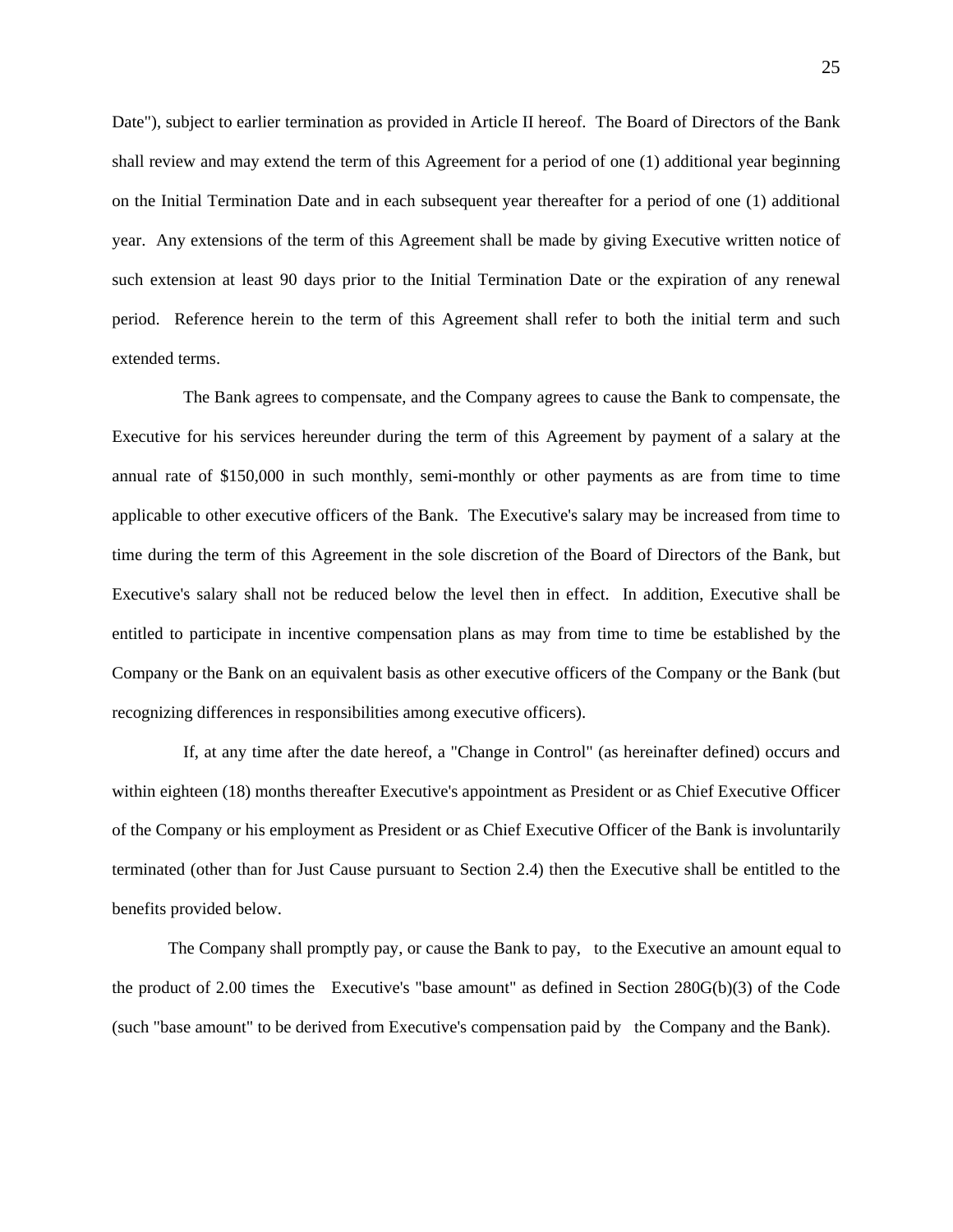#### **References**

Almazan, A. and J. Suarez, 2003, "Entrenchment and Severance Pay in Optimal Governance Structures," *Journal of Finance*, 58, 519-547.

Barclay, M. J. and C. G. Holderness, 1991, "Negotiated Block Trades and Corporate Control," *Journal of Financial Economics,* 46, 861-878.

Benston, G. J., W. C. Hunter and L. D. Wall, 1995, "Motivations for Bank Mergers and Acquisitions: Enhancing the Deposit Insurance Put Options Versus Increasing Operating Net Cash Flow," *Journal of Money, Credit and Banking*, 27, 777-788.

Bliss, R. T. and R. J. Rosen, 2001, "CEO Compensation and Bank Mergers," *Journal of Financial Economics,* 61, 107-138.

Bradley, M., A. Desai and E. H. Kim, 1988, "Synergistic Gains from Corporate Acquisitions and The Division Between the Stock Holders of Target and Acquiring Firms," *Journal of Financial Economics*, 21, 3-40.

Brewer III, E., W. E. Jackson III and J. A. Jagtiani, 2000, "Impact of Independent Directors and the Regulatory Environment on Bank Merger Prices: Evidence from Takeover Activity in the 1990s," Federal Reserve Bank of Chicago Working Paper 2000-31.

Brook*,* Y.*,* R. Hendershott, and D. Lee, 1998, "The Gains from Takeover Deregulation: Evidence From the End of Interstate Banking Restrictions," *Journal of Finance*, 53, 2185-2204.

Burkart, M.., Gromb, D. and Panunzi, F., 2005, 'Minority Blocks and Takeover Premia'. CEPR Discussion Paper no. 5240. London, Centre for Economic Policy Research. http://www.cepr.org/pubs/dps/DP5240.asp.

Chhaochharia, V., and Y. Grinstein, 2005, "Corporate Governance and Firm Value–the Impact of the 2002 Governance Rules," working paper, Cornell University.

Cotter, J., and M. Zenner, 1994, "How Managerial Wealth Affects the Tenders Offer Process," *Journal of Financial Economics*, 35, 63-97.

DeYoung, R., and W. C. Hunter, 2003, "Deregulation, the Internet, and the Competitive Viability of Large Banks and Community Banks," In *The Future of Banking*, edited by Benton E. Gup, 173-201. Quorum Books.

Floegel, V., T. Gebken, and L. Johanning, (2005) "The Dynamics within Merger Waves - Evidence from Industry Merger Waves of the 1990s," unpublished working paper *European Business School,* (January 22). Available at SSRN: http://ssrn.com/abstract=669525

Hadlock, C., J.l Houston, and M.l Ryngaert, 1999, "The Role of Managerial Incentives in Bank Acquisitions," *Journal of Banking and Finance,* 23, 221-249.

Harris, E. G., 1990, "Antitakeover Measures, Golden Parachutes, and Target Firm Shareholder Welfare," *Rand Journal of Economics,* Vol 21, 614-625.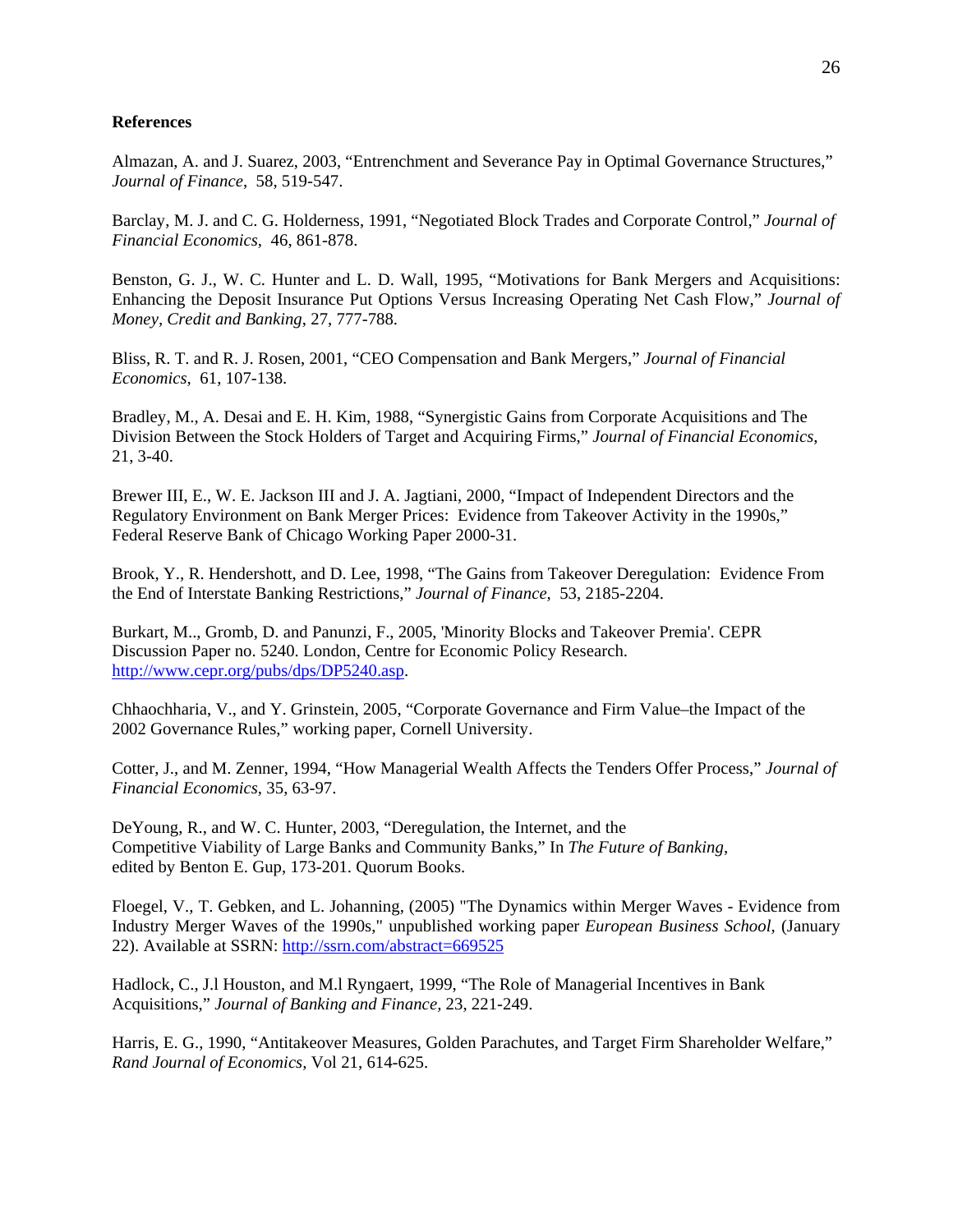Hartzel., J., E. Ofek and D. Yermack 2004, "What's In It For Me? Personal Benefits Obtained by CEOs Whose Firms Are Acquired," *Review of Financial Studies*, 17, 37-61.

Houston, J. F. and M. D. Ryngaert, 1994, "The Overall Gains From Large Bank Mergers," *Journal of Banking and Finance*, 18, 1155-1176.

Houston, J. F., C. M. James and M. D. Ryngaert, 2001, "Where do Merger Gains Come From? Bank Mergers From the Perspective of Insiders and Outsiders," *Journal of Financial Economics*, 60, 285-331.

Jensen, M. C., 1988, "Takeovers: Their Causes and Consequences," *Journal of Economic Perspectives*, 2, 21-48.

Lambert, R. A., and D. F. Larcker, 1985, "Golden Parachutes, Executive Decision-Making, and Shareholder Wealth," *Journal Of Accounting And Economics*, 7: 179-203.

Lefanowicz, C. E., J. R. Robinson, & R. Smith, 2000, "Golden Parachutes and Managerial Incentives in Corporate Acquisitions: Evidence From the 1980s and 1990s," *Journal of Corporate Finance*, 6, 215-239.

Moeller, T,, 2005, "Let's Make a Deal! How Shareholder Control Impacts Merger Payoffs," *Journal of Financial Economics,* 76, 167-190.

Moyer, L., 2004, "Harrison on Deal Talks, Succession, Technology," *American Banker*, 169, January 20, p. 1, 2.

Shleifer, A. and R. W. Vishny, 1986, "Large Shareholders and Corporate Control," *Journal of Political Economy*, 94, 461-488.

Shmanske, S. and Nabeela K. , 1995, "Golden Parachutes, Information, and Shareholder Value," *Atlantic Economic Journal*, 23 57-68.

Subramaniam C. and L. A. Daley, 2000, "Free Cash Flow, Golden Parachutes, and the Discipline of Takeover Activity," *Journal of Business Finance & Accounting*, 27, 1-36.

Wulf, J., 2004, "Do CEOs in Mergers Trade Power for Premium? Evidence From 'Mergers of Equals.'" *Journal of Law, Economics, and Organization* 20, 60-101.

Yermack, D., 1996, "Higher Market Valuation of Companies with a Small Board of Directors," *Journal of Financial Economics*, 40, 185-211.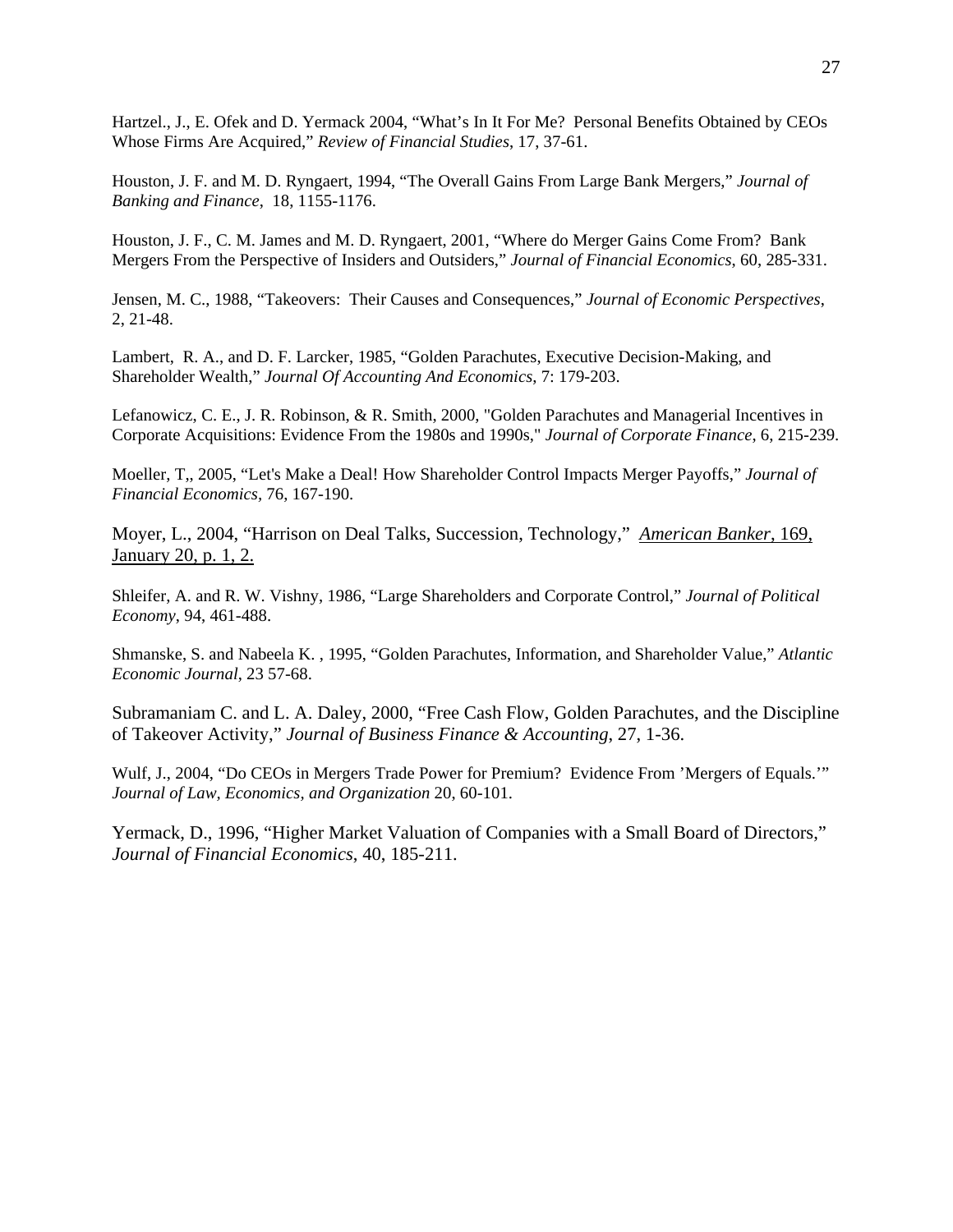# **Endnotes**

<sup>1</sup> This story comes from Moyer (2004) and is based on comments Mr. Dimon made to Bank One employees after the JPMorgan Chase/Bank One merger agreement was announced.

<sup>2</sup> The Z-statistics testing the hypothesis that the cumulative abnormal returns are equal to zero are -0.57, 7.00, and 2.87, respectively.

 $3$  A number of studies examine bank mergers from a variety of perspectives. Among the more recent studies are Benston, Hunter, and Wall (1995); Bliss and Rosen (2001); Brewer, Jackson, and Jagtiani (2000); Brook, Hendershott, and Lee (1998); Hadlock, Houston, and Ryngaert (1999); and Houston, James, and Ryngaert (2001).

<sup>4</sup> Bank mergers and acquisitions, including those involving banks that are not publicly traded, averaged 345 per year over the 1980-1989 period and 510 per year over the 1990-1999 period according to Brewer, Jackson, and Jagtiani (2000).

<sup>5</sup> An alternative hypothesis from Burkart, Gromb, and Panunzi (2005) is that the presence of a blockholder may lead to a higher bid. The primary limitation in applying their model to our sample is that their model deals with tender offers for at least 50 percent of the shares in the firm, thus, in their model the target's CEO plays no important role in the takeover. In contrast, almost all bank takeovers are negotiated deals for 100 percent of the target's shares. The negotiation process potentially provides the target CEO with an opportunity to influence the outcome of the negotiations in ways that increase his utility at the expense of the target's shareholders.

<sup>6</sup> Previous research finds that affiliated and independent block shareholders can have an impact on corporate control decisions. Affiliated block shareholders tend to acquiesce with management while independent shareholders may facilitate control changes (Shleifer and Vishny, 1986; Barclay and Holderness, 1991).

 $7$  The role of golden parachutes in modifying target CEO's incentives is discussed in Jensen (1988) and Lambert and Larcker (1985), Harris (1990), Shmanske and Kahn (1995), and Almazan and Suarez (2003).

<sup>8</sup> Hartzell et al. combined the CEO, chair and vice-chair positions into a single variable. We split CEO out as a separate variable in part because a target CEO may view having the top position as more important. Moreover, in order for the target CEO to become CEO of the combined firm the acquiring CEO must take a different position. In return for giving up his position of power, the CEO of the acquiring firm may demand extra compensation for his shareholders in the form of a lower takeover return to target shareholders. Finally, if the combined value of the two firms is enhanced when the target CEO remains, this benefit may be largest when the target CEO remains as CEO of the combined firms.

 $9<sup>9</sup>$  As discussed below, we re-ran the empirical specification using the announcement dates from SNL, and the results were qualitatively similar to those using announcement dates from SDC.

 $10$  The sample in Hartzell, Ofek, and Yermack (2004, p. 41) is limited to observations where the target lies in the range of 10% to 1000% of the acquirer to "rule out transactions where the target CEO would have little bargaining power." Their cutoff of 1000% does not exclude any transactions in our sample.

<sup>11</sup> We also use \$1 billion in assets as the cutoff level because, in part, DeYoung and Hunter (2003) use it to separate large and mid-sized banking organizations from smaller community banks, and because Chhaochharia and Grinstein (2005) find that corporate governance rules enhance firm value more in larger firms than in smaller ones as these rules are both less costly and more beneficial in larger firms.

<sup>12</sup> The maximum growth rate for the acquirer of 1991.3% reflects the rapid growth of a small acquirer, starting with under \$50 million in assets. As explained below, in order to determine whether our results were being driven by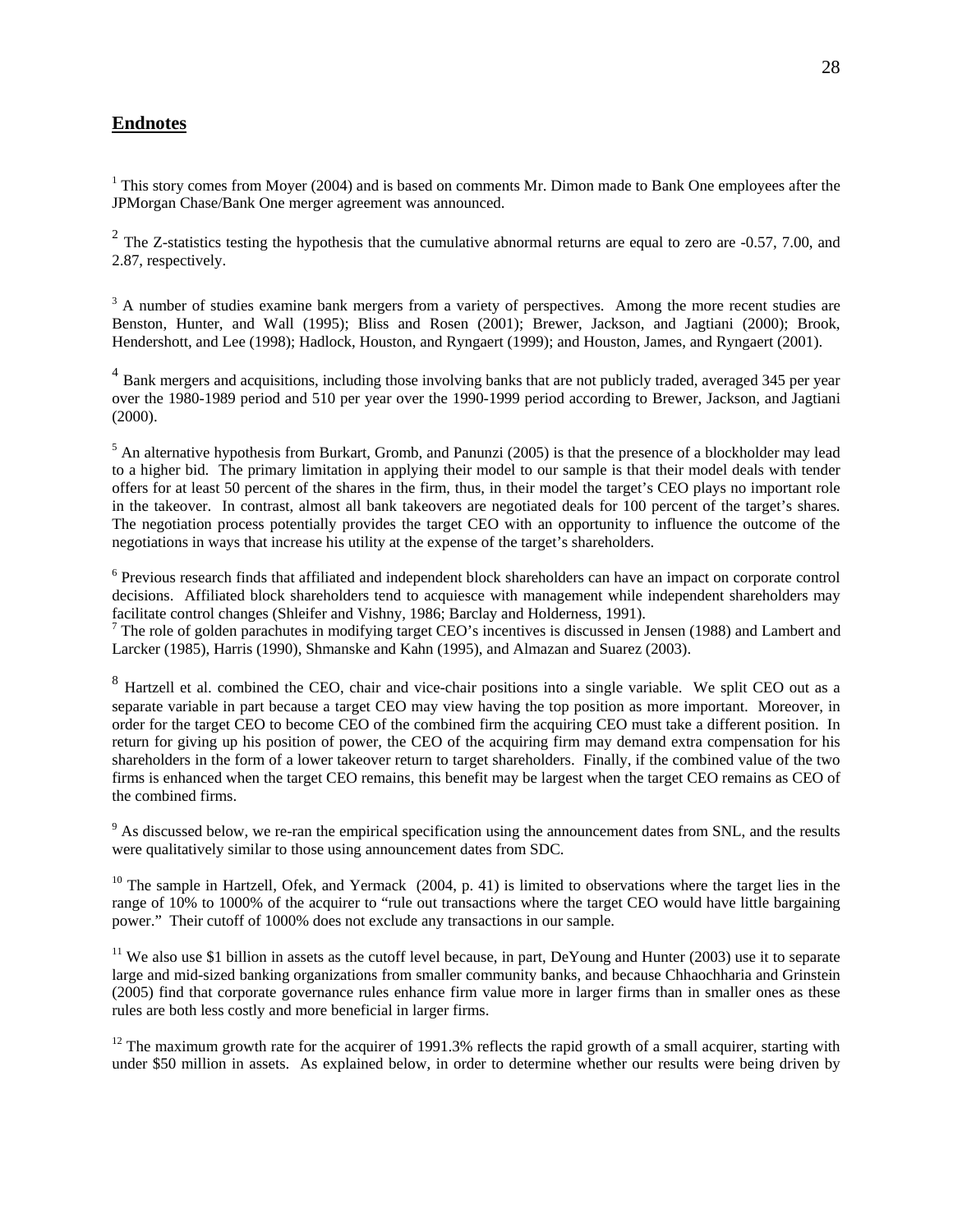outliers we re-estimated the model dropping all acquisitions where the target or acquirer grew by more than 100% during the 13 month period prior to the takeover. We obtained similar qualitative results.

13 The definitions of both shareholder control variables, *Indepdirectors* and *Blockholder,* varies from those used by Moeller (2005) but our basic results hold with his definitions. Moeller uses a binary variable equal to 1 if inside directors constitute 40 percent or more of the target's shareholders. Our coefficient on inside directors has the same sign but is statistically insignificant when premium is estimated over a 40 day period and for the abnormal return. Additionally, the coefficient on inside directors has the opposite sign when premium is measured over 20 days.

Moeller uses a 10 percent cutoff rather than a 5 percent cutoff for blockholder control. We obtain the same sign but reduced significance levels when our model is estimated with a 10 percent cutoff for the *Blockholder* binary variable. We further tried to replicate Moeller's results using our base model with his blockholder variable and without our variables for the CEO's role (*CEO, President, ...*). The coefficient on the blockholder variable remains the same (the opposite of his sign) and it is statistically significant.

Although we could not identify the source of the difference in our results, there are several potentially important differences in our samples. One is that Moeller (2005) uses a cross-industry sample of non-financial firms during the 1990s whereas we use a sample of banking firms drawn from the period 1990-2004. Another possible explanation for the differences in results is that Moeller (2005) requires the market value of the target to at least equal 5 percent of the acquirer's whereas we use a 10 percent cutoff. In our preliminary data gathering efforts we found that the frequency of target CEOs receiving a post-merger position declined dramatically when the acquirer was less than 10 percent of the target, perhaps because the responsibility CEO of such a relatively small target would be more comparable to the acquirer's regional managers than to the acquirer's senior management or someone sitting on the acquirer's board.

<sup>14</sup> Indeed, the coefficients on *CEO* are larger in absolute value in the two purchase price premium equations than are the premiums. However, the differences are not statistically significantly different from zero.

<sup>15</sup> Stock is the medium of exchange in a clear majority of the deals in our sample, perhaps because bank supervisors will not approve take overs that result in the bank failing minimum capital standards...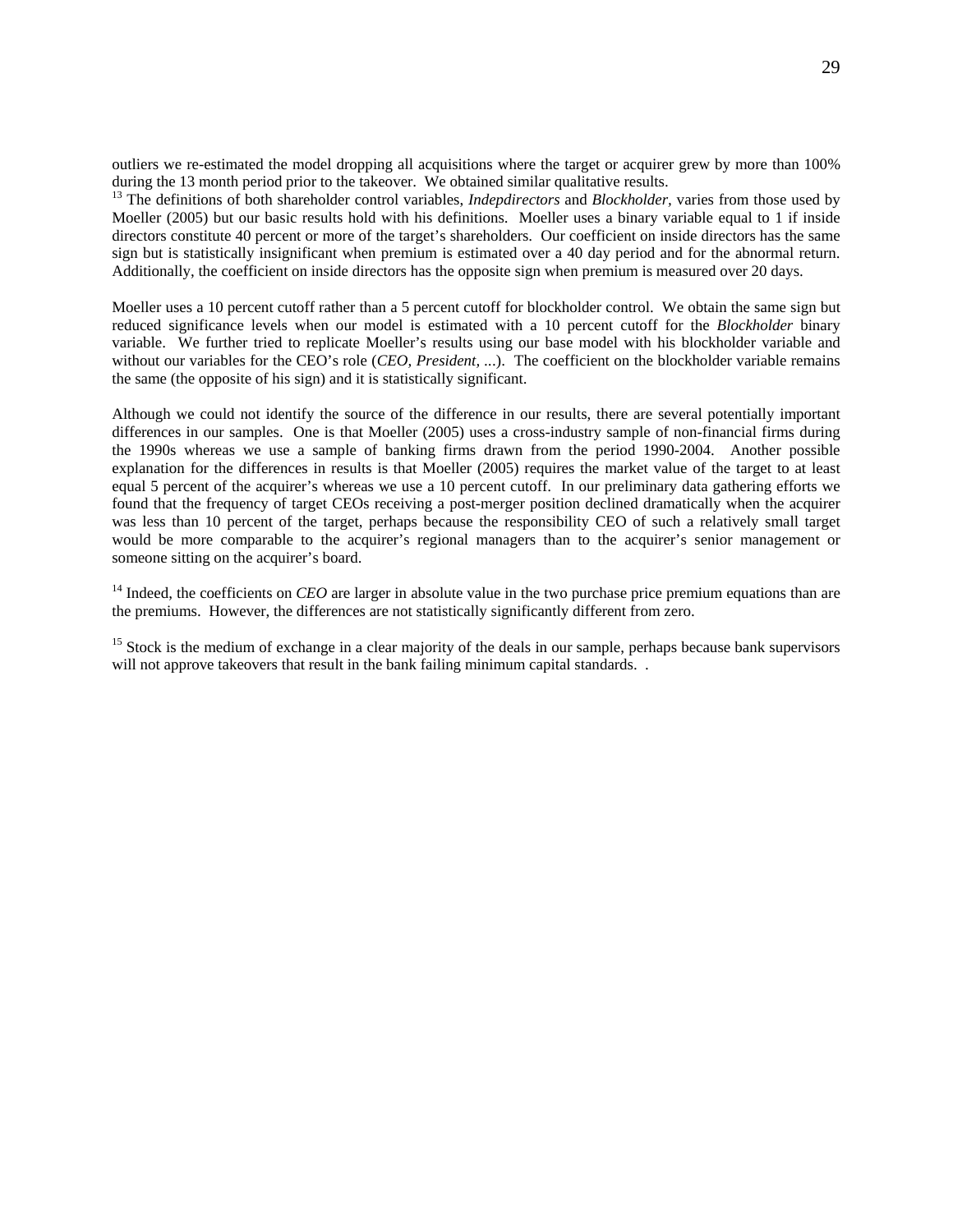#### **Table 1. Descriptive characteristics for 162 bank acquisitions announced during the period 1990- 2004**

 Asset size is measured by the book value of assets for the quarter before the merger announcement. The market value of equity is measured twenty days before the merger announcement and equals the number of shares outstanding times the price per share of common stock.  $ROA<sub>a</sub>$  and  $ROA<sub>t</sub>$  are average quarterly return on assets for the acquirer and target, respectively. Average quarterly return on assets is computed as the mean of the ratio of net income divided by total assets for the thirteen quarters preceding the merger announcement quarter.  $GTA<sub>a</sub>$  is the growth rate of the acquirer's total assets over the 13 quarters prior to the merger announcement. GTA $<sub>t</sub>$  is the growth rate of the target's total assets over the 13 quarters prior to</sub> the merger announcement. The asset growth rate is the arithmetic mean. PREM20 is the premium of purchase price at the time of the announcement over the target's share price 20 days before the announcement. PREM40 is the premium of purchase price at the time of the announcement over the target's share price 40 days before the announcement.

|                                                | All Deals |         |    |        |               |          |
|------------------------------------------------|-----------|---------|----|--------|---------------|----------|
| <b>Characteristics</b>                         |           | Mean    |    | Median |               | Maximum  |
| Acquirer total assets prior to offer (Million) | \$        | 44,917  | \$ | 13,828 | <sup>\$</sup> | 770,912  |
| Target total assets prior to offer (Million)   | \$        | 19.402  | \$ | 3.762  | S             | 326,563  |
| Acquirer value prior to offer (Million)        | \$        | 7.200   | \$ | 1.960  | <sup>\$</sup> | 117,790  |
| Target value prior to offer (Million)          | \$        | 2,986   | S  | 507    | <sup>\$</sup> | 57,038   |
| Target value/ Acquirer value                   |           | 0.406   |    | 0.324  |               | 1.519    |
| Target assets / Acquirer assets                |           | 0.504   |    | 0.355  |               | 1.763    |
| ROA <sub>a</sub>                               |           | 0.248%  |    | 0.268% |               | 0.503%   |
| ROA <sub>t</sub>                               |           | 0.212\% |    | 0.233% |               | 0.543%   |
| GTA <sub>a</sub>                               |           | 59.16%  |    | 8.33%  |               | 1991.30% |
| $GTA_t$                                        |           | 17.99%  |    | 3.42%  |               | 213.38%  |
| PREM <sub>20</sub>                             |           | 0.312   |    | 0.287  |               | 1.249    |
| PREM <sub>40</sub>                             |           | 0.352   |    | 0.311  |               | 1.355    |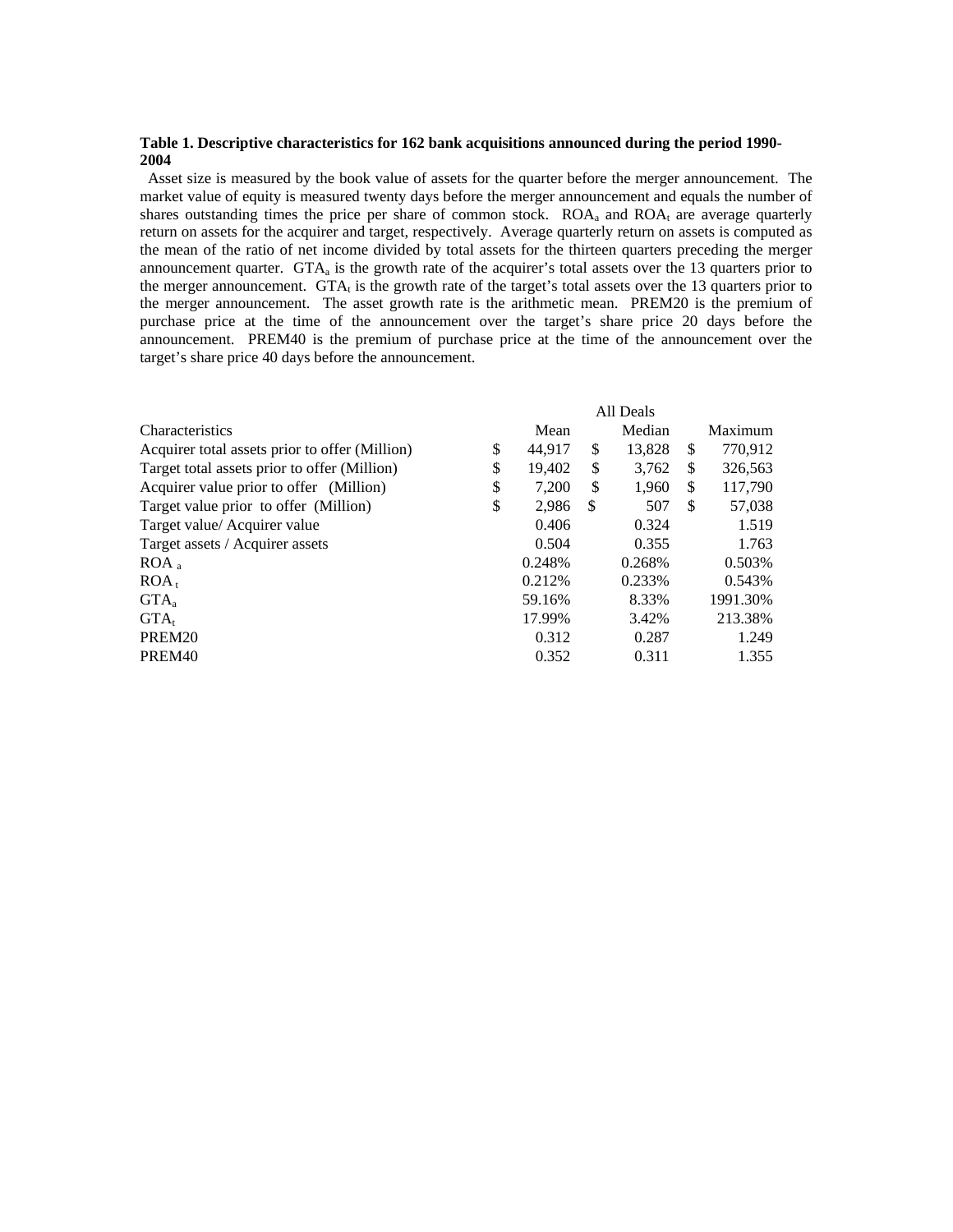# **Table 2. Characteristics of CEOs of 162 target companies used in the empirical analysis**

This table reports selected descriptive statistics about the ownership, compensation, and other characteristics of CEO of target companies. Information about the target CEOs and their firms is obtained from proxy statements filed during the year before the merger announcement date. The CEO is also chairman binary variable equals one if the CEO is also the chairman of the board of directors.

| Mean             | Max                          | Obs. |
|------------------|------------------------------|------|
| 1.03%<br>1.70%   | 10.80%                       | 162  |
| 0.73%<br>1.14%   | 4.68%                        | 145  |
| 470,356<br>S     | \$1,000,000                  | 157  |
| 432,354<br>S     | \$4,910,075                  | 154  |
| 55.93<br>56.5    | 74                           | 162  |
| 19.794<br>19.600 | 45.000                       | 146  |
| 0.741            |                              | 162  |
| 73.78%<br>77.098 | 93.75%                       | 162  |
| 0.488            |                              | 162  |
|                  | Median<br>400,000<br>179,750 |      |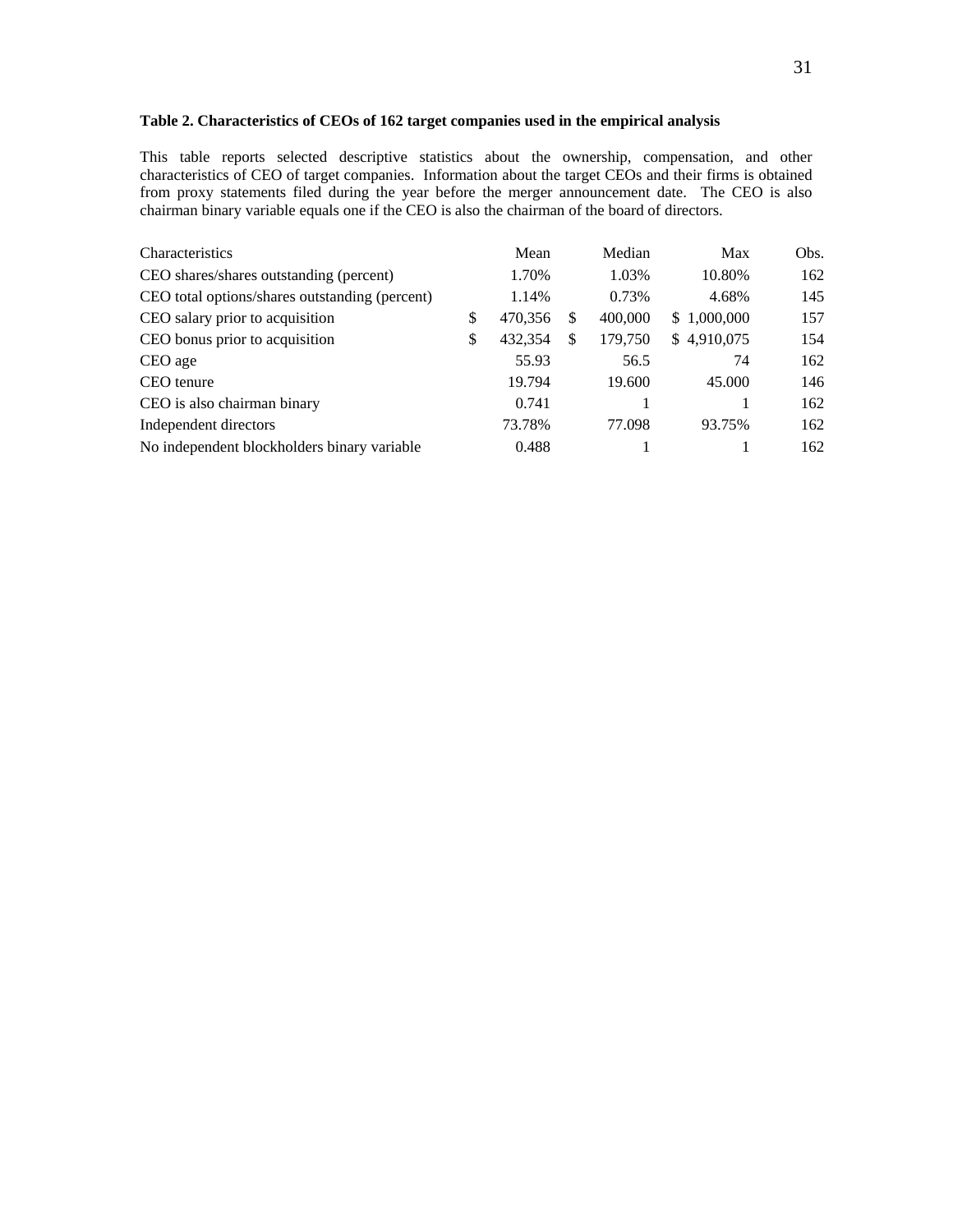#### **Table 3. Selected gains received by target CEOs for the 162 transactions**

This table reports employment contracts and governance considerations obtained by the CEOs of target companies. Pre-merger employment contract are based on information from the target company's last proxy statement filed prior to the announcement date. Post-merger employment contract are based on information from Form S-4 filed by the acquirer company around the merger announcement date. Information on the status of target CEOs who become officers and directors of the acquirer is obtained from Proxy statements filed with the SEC for the first year following the acquisition.

#### **Panel A: Pre-merger employment contracts**

| Variable                           | Mean         | Median      | Max          | Obs. |
|------------------------------------|--------------|-------------|--------------|------|
| Parachute binary variable          | 0.981481     |             |              | 162  |
| Parachute                          | \$ 2,841,409 | \$1.680,550 | \$29,550,375 | 161  |
| Received parachute binary variable | 0.555        |             |              | 155  |
| Parachute received                 | \$2,272,610  | \$1.524.000 | \$ 9.470,000 | 45   |

#### **Panel B: Post-merger employment contracts**

| Variable                                 | Mean            | Median        | Max              | Obs. |
|------------------------------------------|-----------------|---------------|------------------|------|
| Stayed                                   | 82.71%          | $\theta$      |                  | 162  |
| Operating position                       | 33.96%          | $\Omega$      |                  | 162  |
| a. CEO                                   | 3.09%           | $\Omega$      |                  | 162  |
| b. President                             | 9.26%           | $\theta$      |                  | 162  |
| c. Other Officer                         | 21.61%          | $\theta$      |                  | 162  |
| Board position                           | 41.97%          | $\Omega$      |                  | 162  |
| a. Chairman                              | 14.20%          | 0             |                  | 162  |
| b. Vice-Chair                            | 14.81%          | 0             |                  | 162  |
| c. Director                              | 12.96%          | $\theta$      | -1               | 162  |
| Consultant                               | 6.79%           | $\Omega$      |                  | 162  |
| No relationship                          | 17.28%          | $\theta$      |                  | 162  |
| CEO remains as officer after next proxy  | 0.4654          | $\theta$      |                  | 159  |
| CEO remains as director after next proxy | 0.6038          |               |                  | 159  |
| Parachute binary variable                | 0.5312          |               |                  | 160  |
| Parachute                                | \$<br>2,154,548 | \$<br>655,431 | 34,500,000<br>S. | 161  |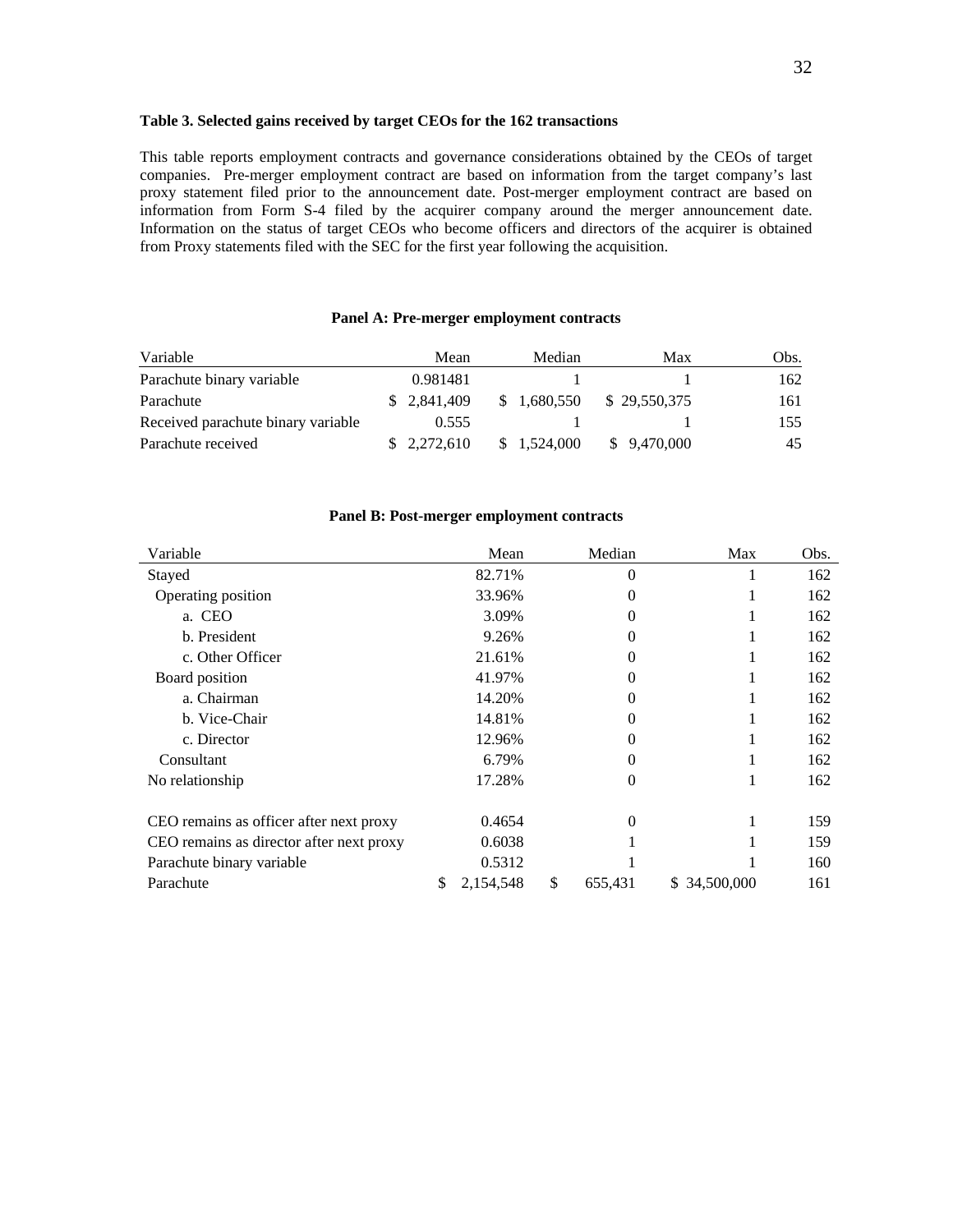#### **Table 4. Announcement period abnormal returns and combined valuation changes for 162 banking organizations' acquisitions announced during the period 1990-2004**

This table reports the cumulative abnormal returns (CARs) over the event window  $[-2, +2]$  for targets, acquirers, and portfolio of targets and acquirers around the merger announcement date over the period 1990-2004 for our sample of 162 large banking organizations transactions. We use standard event study methodology to compute abnormal return  $(AR_{i,t})$  for event day t. See Bradley, Desai, and Kim (1988) for a discussion of this methodology. Following Houston and Ryngaert (1994), we define portfolio abnormal return for each merger  $(i = 1 to 162)$  as:

$$
AR_{P_i,t} = \left[\frac{MV_{_{T_i,t}}}{MV_{_{T_i,t}} + MV_{_{A_i,t}}}\right] xAR_{_{T_i,t}} + \left[\frac{MV_{_{A_i,t}}}{MV_{_{T_i,t}} + MV_{_{A_i,t}}}\right] xAR_{_{A_i,t}}.
$$

where  $MV_{T,-20}$  is the market value of the target firm twenty days before the merger bid for the target,  $MV_{A,-}$  $_{20}$  is the market value of the acquirer firm twenty days before the merger bid for the target. The variance of each merger i's portfolio abnormal return is given below:

$$
VAR(AR_{P_i}) = \left[ \frac{MV_{T_i,t}}{MV_{T_i,t} + MV_{A_i,t}} \right]^2 xVAR(AR_{T_i}) + \left[ \frac{MV_{A_i,t}}{MV_{T_i,t} + MV_{A_i,t}} \right]^2 xVAR(AR_{A_i})
$$
  
+2x  $\left[ \frac{MV_{T_i,t}}{MV_{T_i,t} + MV_{A_i,t}} \right] x \left[ \frac{MV_{A_i,t}}{MV_{T_i,t} + MV_{A_i,t}} \right] x \rho_{A,T}(n_{A_i} / n_{T_i}) x \sqrt{[VAR(AR_{A_i}) xVAR(AR_{T_i})]},$ 

where  $\rho_{AT}$  is the estimated correlation coefficient between acquirer and target market model residuals obtained over the estimation period,  $n_A$  is the number of days in the acquirer abnormal return window, and

 $n<sub>T</sub>$  is the number of days in the target abnormal return window.

 The valuation change is computed by taking the abnormal return to the target multiplied by the target's market value twenty days before the merger announcement date and adding to it the abnormal return to the acquirer multiplied by the acquirer's market value twenty days before the merger announcement date.

|                                              | Mean                  | Median | Min              | Max       | Obs. |  |  |
|----------------------------------------------|-----------------------|--------|------------------|-----------|------|--|--|
| Valuation change (millions)                  | $-$15.7$              | \$10.8 | $-$ \$5,370.0    | \$5,302.7 | 162  |  |  |
| Target abnormal returns<br>$(Z-statistic)$   |                       |        | 13.44<br>(39.61) |           |      |  |  |
| Acquirer abnormal returns<br>(Z-statistic)   | $-3.39$<br>$(-12.02)$ |        |                  |           |      |  |  |
| Combined abnormal returns<br>$(Z-statistic)$ |                       |        | 0.50<br>(3.18)   |           |      |  |  |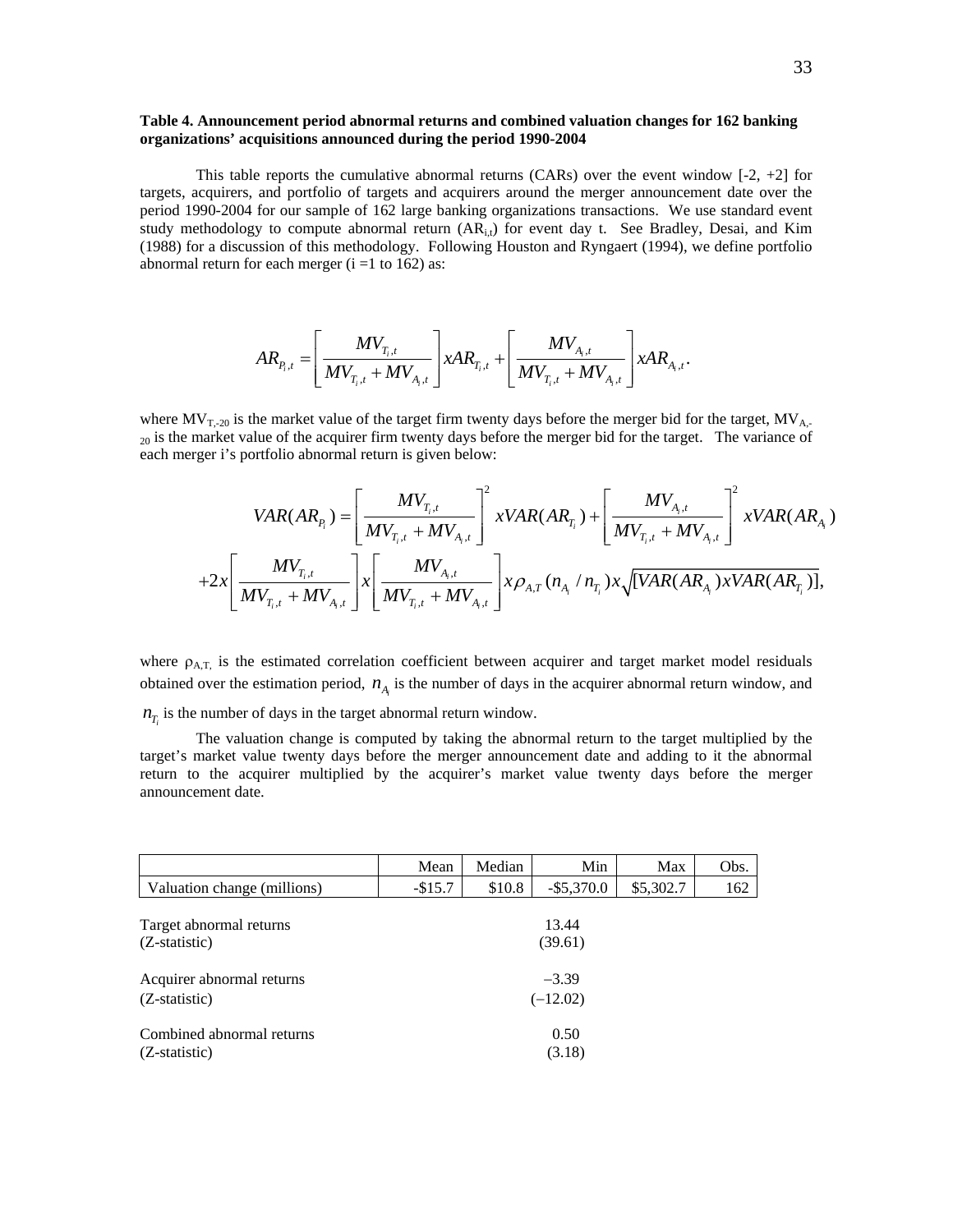#### **Table 5. Estimation of Target Shareholder Returns**

The three proxies for target shareholder returns are *PREM20* = the premium of purchase price at the time of the announcement over the target's share price 20 days before the announcement, *PREM40* = the premium of purchase price at the time of the announcement over the target's share price 40 days before the announcement, and  $T_{\text{c}}$  *Car* = the target's five-day cumulative abnormal returns over the [-2, +2] window. The independent variables are:  $ROA<sub>t</sub>$  = mean return on assets of target over the 13 quarters prior to the quarter of the merger announcement date;  $ROA<sub>a</sub>$  = mean return on assets of acquirer over the 13 quarters prior to the quarter of the merger announcement date;  $VROA_t$  = the variance of the return on assets of the target using 13 quarters of data ending with the quarter prior to the merger announcement;  $VROA<sub>a</sub>$  = the variance of the return on assets of the acquirer using 13 quarters of data ending with the quarter prior to the merger announcement;  $COV_{ta}$  = the covariance of the target's and acquirer's return on assets using 13 quarters of data ending with the quarter prior to the merger announcement;  $GTA_a$  = the growth rate of the acquirer's total assets over the 13 quarters prior to the merger announcement;  $GTA<sub>t</sub>$  = the growth rate of the target's total assets over the 13 quarters prior to the merger announcement; *Rel\_asset* = the target banking organization's total assets divided by the sum of the target banking organization's and the acquirer banking organization's total assets; *Instate* = a binary variable that equals 1 if the target and acquirer are located in the same state, and 0 otherwise; *Blockholder* = binary variable for independent block ownership. It is equal to one if independent blocker ownership share is less than 5%, and zero otherwise; *Indepdirectors* = percent of board of directors that are not inside or grey directors; *Years-To-Retire* =65 minus the CEO's age if the CEO is less than 65 or zero if the CEO is 65 or older; and *HGolden* = pre-merger change of control with target binary indicator variable that equals 1 if the target CEO has a change of control contract with the target firm, zero otherwise; *CEO Share* = target CEO's percentage ownership of outstanding common shares; *CEO =* 1 if the CEO becomes CEO of the new firm ; *President =* 1 if the CEO becomes president of the new firm; *Other officer =* 1 if the CEO assumes some other officer position in the new firm (typically CEO of a subsidiary); *Chairman* = 1 if the CEO becomes chairman of the new firm; *Vice-Chair*= 1 if the CEO becomes Vice-chairman of the new firm; *Director* = 1 if the CEO becomes a director of the new firm; *Consult =* 1 if the CEO becomes a consultant to the new firm. The omitted variable for benefits from the new firm is *None* = binary variable that is equal to one if the target CEO does not obtain any position with the combined firm. Note, only the CEO's highest position in the new company is recognized; for example a CEO that is also a president of the firm is coded as *CEO=1, President=0.* Numbers in parentheses below the coefficient estimates are t-statistics. Annual fixed effects are also included in the estimation but are not reported. The F-test for operating position tests the hypothesis that coefficients on *CEO, President* and *Other Officer* are zero. The F-test for board role only tests the hypothesis that coefficients on *Chairman, Vice-Chair, and Director* are zero. The t-statistics and Fstatistics are starred if the regression coefficients are significantly different from zero at the 10  $(*)$ ,  $5(*^*)$ , and 1 (\*\*\*) percent level.

|             | <b>Purchase Premium</b> |                 |                         |  |  |  |
|-------------|-------------------------|-----------------|-------------------------|--|--|--|
|             | 20 Trading Days         | 40 Trading Days | <b>Abnormal Returns</b> |  |  |  |
| Intercept   | ***<br>0.8075           | ***<br>0.8216   | ***<br>0.3768           |  |  |  |
|             | (3.23)                  | (3.03)          | (2.92)                  |  |  |  |
| $ROA_a$     | $-12.81$                | $-15.92$        | 10.67                   |  |  |  |
|             | $(-0.58)$               | $(-0.66)$       | (0.93)                  |  |  |  |
| $ROA_t$     | 10.80                   | 1.52            | 9.27                    |  |  |  |
|             | (0.55)                  | (0.07)          | (0.91)                  |  |  |  |
| $VROA_a$    | 5874.38                 | 4551.82         | $***$<br>5197.33        |  |  |  |
|             | (1.43)                  | (1.02)          | (2.46)                  |  |  |  |
| $VROA_t$    | 582.85                  | 614.27          | 456.27                  |  |  |  |
|             | (0.38)                  | (0.37)          | (0.58)                  |  |  |  |
| $COV_{t,a}$ | $***$<br>$-14.58$       | ∗<br>$-12.99$   | $-2.56$                 |  |  |  |
|             | $(-2.26)$               | $(-1.86)$       | $(-0.77)$               |  |  |  |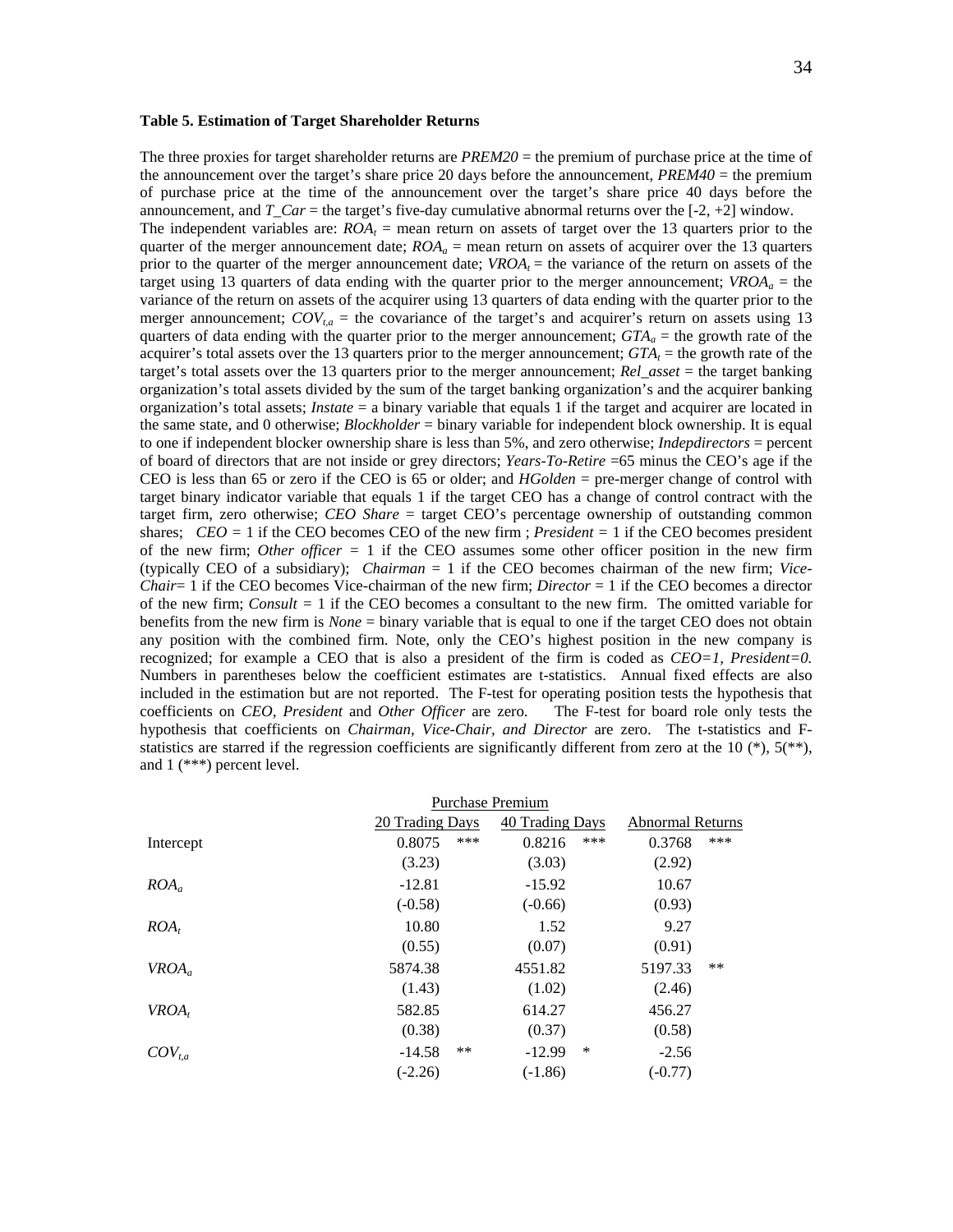|                                    | Purchase Premium                   |       |           |                         |           |      |  |  |
|------------------------------------|------------------------------------|-------|-----------|-------------------------|-----------|------|--|--|
|                                    | 20 Trading Days<br>40 Trading Days |       |           | <b>Abnormal Returns</b> |           |      |  |  |
| $GTA_a$                            | 0.0156                             |       | 0.0117    |                         | $-0.0004$ |      |  |  |
|                                    | (1.58)                             |       | (1.10)    |                         | $(-0.09)$ |      |  |  |
| $GTA_t$                            | 0.0349                             |       | 0.0470    |                         | 0.0487    |      |  |  |
|                                    | (0.57)                             |       | (0.71)    |                         | (1.55)    |      |  |  |
| Rel_asset                          | 0.0018                             |       | $-0.0065$ |                         | $-0.0300$ |      |  |  |
|                                    | (0.03)                             |       | $(-0.10)$ |                         | $(-1.00)$ |      |  |  |
| <b>Instate</b>                     | $-0.0237$                          |       | $-0.0446$ |                         | $-0.0083$ |      |  |  |
|                                    | $(-0.60)$                          |       | $(-1.04)$ |                         | $(-0.40)$ |      |  |  |
| <b>CEO</b> shares                  | 0.0013                             |       | 0.0079    |                         | 0.0003    |      |  |  |
|                                    | (0.13)                             |       | (0.72)    |                         | (0.06)    |      |  |  |
| <b>HGolden</b>                     | $-0.3868$                          | ***   | $-0.3834$ | $**$                    | $-0.2248$ | ***  |  |  |
|                                    | $(-2.71)$                          |       | $(-2.47)$ |                         | $(-3.05)$ |      |  |  |
| Years to retire                    | 0.0030                             |       | 0.0039    |                         | 0.0034    | *    |  |  |
|                                    | (0.81)                             |       | (0.96)    |                         | (1.76)    |      |  |  |
| Blockholder                        | 0.1243                             | ***   | 0.0916    | $**$                    | 0.0511    | $**$ |  |  |
|                                    | (3.20)                             |       | (2.17)    |                         | (2.55)    |      |  |  |
| Indepdirectors                     | 0.0003                             |       | $-0.0011$ |                         | $-0.0008$ |      |  |  |
|                                    | (0.20)                             |       | $(-0.59)$ |                         | $(-0.99)$ |      |  |  |
| <b>CEO</b>                         | $-0.3734$                          | ***   | $-0.3581$ | ***                     | $-0.1202$ | *    |  |  |
|                                    | $(-3.00)$                          |       | $(-2.65)$ |                         | $(-1.87)$ |      |  |  |
| President                          | $-0.0575$                          |       | $-0.0743$ |                         | 0.0002    |      |  |  |
|                                    | $(-0.76)$                          |       | $(-0.91)$ |                         | (0.00)    |      |  |  |
| Other officer                      | $-0.1105$                          | ∗     | $-0.1064$ | ∗                       | $-0.0536$ | ∗    |  |  |
|                                    | $(-1.92)$                          |       | $(-1.70)$ |                         | $(-1.81)$ |      |  |  |
| Chairman                           | $-0.0432$                          |       | $-0.0101$ |                         | 0.0202    |      |  |  |
|                                    | $(-0.60)$                          |       | $(-0.13)$ |                         | (0.54)    |      |  |  |
| Vice-Chair                         | $-0.0543$                          |       | $-0.0650$ |                         | $-0.0021$ |      |  |  |
|                                    | $(-0.85)$                          |       | $(-0.93)$ |                         | $(-0.06)$ |      |  |  |
| Director                           | $-0.1255$                          | ∗     | $-0.1186$ |                         | $-0.0393$ |      |  |  |
|                                    | $(-1.75)$                          |       | $(-1.52)$ |                         | $(-1.06)$ |      |  |  |
| Consultant                         | $-0.0638$                          |       | $-0.0995$ |                         | 0.0063    |      |  |  |
|                                    | $(-0.77)$                          |       | $(-1.11)$ |                         | (0.15)    |      |  |  |
| <b>Adjusted R-Square</b>           | 0.1704                             |       | 0.1393    |                         | 0.1366    |      |  |  |
| F-Statistic for Equation           | 1.94                               | ***   | 1.74      | $**$                    | 1.73      | $**$ |  |  |
| F-Statistic for Operating position | 3.45                               | $***$ | 2.67      | $\ast$                  | 2.11      |      |  |  |
| F-Statistic for Board Role Only    | 1.05                               |       | 1.02      |                         | 0.83      |      |  |  |

# **Table 5. Estimation of Target Shareholder Returns, continuation**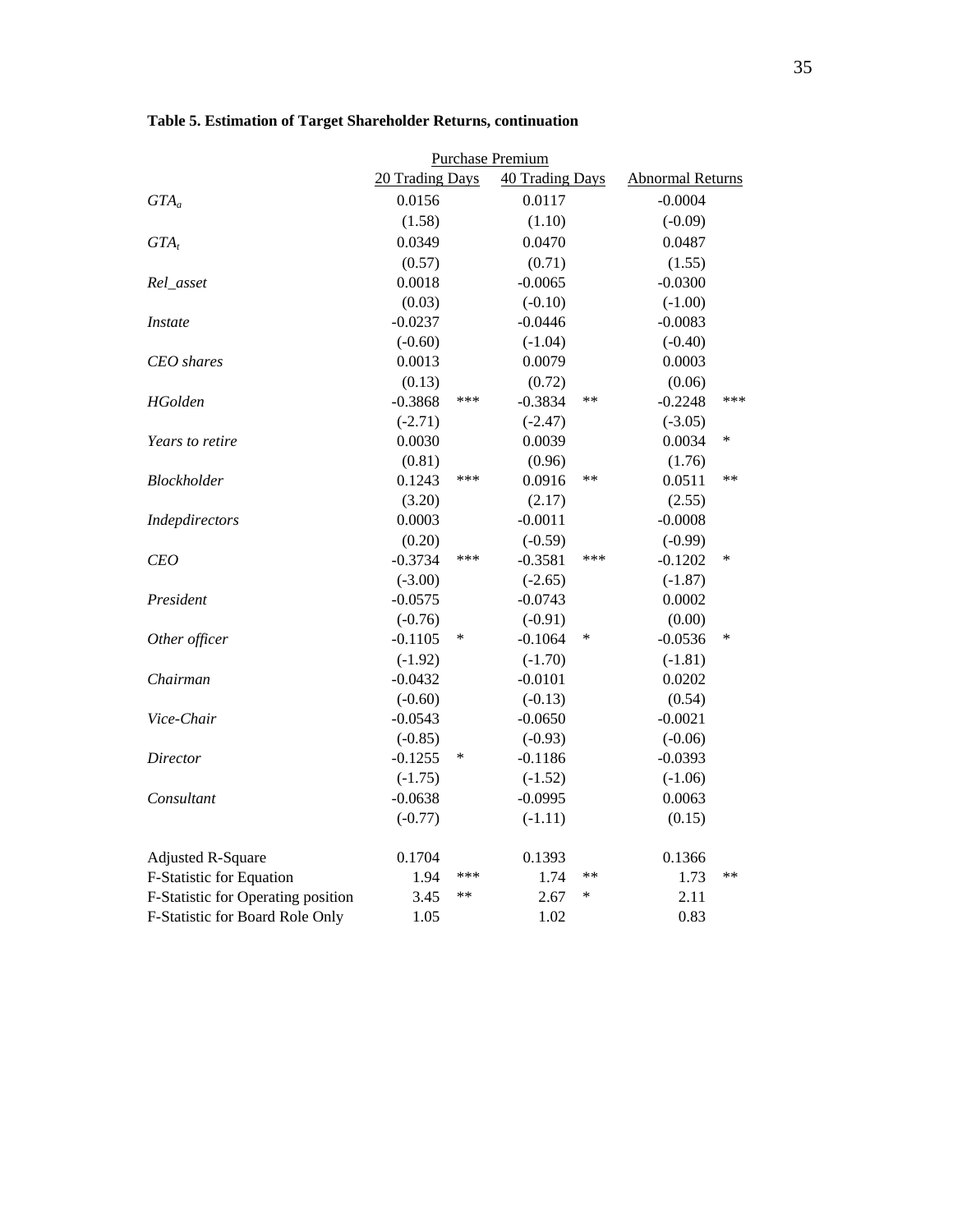#### **Table 6. Estimation of Acquirer, Combined and target announcement returns**

The three proxies for target shareholder returns are *PREM20* = the premium of purchase price at the time of the announcement over the target's share price 20 days before the announcement, *PREM40* = the premium of purchase price at the time of the announcement over the target's share price 40 days before the announcement, and  $T_{\text{c}}$  *Car* = the target's five-day cumulative abnormal returns over the [-2, +2] window. The independent variables are:  $ROA<sub>t</sub>$  = mean return on assets of target over the 13 quarters prior to the quarter of the merger announcement date;  $ROA<sub>a</sub>$  = mean return on assets of acquirer over the 13 quarters prior to the quarter of the merger announcement date;  $VROA<sub>t</sub>$  = the variance of the return on assets of the target using 13 quarters of data ending with the quarter prior to the merger announcement;  $VROA<sub>a</sub>$  = the variance of the return on assets of the acquirer using 13 quarters of data ending with the quarter prior to the merger announcement;  $COV_{ta}$  = the covariance of the target's and acquirer's return on assets using 13 quarters of data ending with the quarter prior to the merger announcement;  $GTA_{a}$  = the growth rate of the acquirer's total assets over the 13 quarters prior to the merger announcement;  $GTA_{t}$  the growth rate of the target's total assets over the 13 quarters prior to the merger announcement; *Rel\_asset* = the target banking organization's total assets divided by the sum of the target banking organization's and the acquirer banking organization's total assets; *Instate* = a binary variable that equals 1 if the target and acquirer are located in the same state, and 0 otherwise; *Blockholder* = binary variable for independent block ownership. It is equal to one if independent blocker ownership share is less than 5%, and zero otherwise; *Indepdirectors* = percent of board of directors that are not inside or grey directors; *Years-To-Retire* =65 minus the CEO's age if the CEO is less than 65 or zero if the CEO is 65 or older; and *HGolden* = pre-merger change of control with target binary indicator variable that equals 1 if the target CEO has a change of control contract with the target firm, zero otherwise;*CEO Share* = target CEO's percentage ownership of outstanding common shares; *CEO =* 1 if the CEO becomes CEO of the new firm ; *President =* 1 if the CEO becomes president of the new firm; *Other officer =* 1 if the CEO assumes some other officer position in the new firm (typically CEO of a subsidiary); *Chairman* = 1 if the CEO becomes chairman of the new firm; *Vice-Chair*= 1 if the CEO becomes Vice-chairman of the new firm; *Director* = 1 if the CEO becomes a director of the new firm; *Consult =* 1 if the CEO becomes a consultant to the new firm. The omitted variable for benefits from the new firm is *None* = binary variable that is equal to one if the target CEO does not obtain any position with the combined firm. Note, only the CEO's highest position in the new company is recognized; for example a CEO that is also a president of the firm is coded as *CEO=1, President=0.* Numbers in parentheses below the coefficient estimates are t-statistics. Annual fixed effects are also included in the estimation but are not reported. The F-test for operating position tests the hypothesis that coefficients on *CEO, President* and *Other Officer* are zero. The F-test for board role only tests the hypothesis that coefficients on *Chairman, Vice-Chair, and Director* are zero. The t-statistics and Fstatistics are starred if the regression coefficients are significantly different from zero at the 10  $(*)$ ,  $5(*^*)$ , and 1 (\*\*\*) percent level.

|           |            | <b>Cumulative Abnormal Returns</b> |         |               |
|-----------|------------|------------------------------------|---------|---------------|
|           | Acquirer   | Combined                           |         | <b>Target</b> |
| Intercept | $-0.0905$  | $-0.0098$                          | 0.3768  | ***           |
|           | $(-1.32)$  | $(-0.16)$                          | (2.92)  |               |
| $ROA_a$   | 5.76       | $-0.8848$                          | 10.67   |               |
|           | (0.95)     | $(-0.17)$                          | (0.93)  |               |
| $ROA_t$   | $-3.08$    | 5.01                               | 9.27    |               |
|           | $(-0.57)$  | (1.06)                             | 0.91()  |               |
| $VROA_a$  | $-1198.95$ | $-33.07$                           | 5197.33 | $**$          |
|           | $(-1.07)$  | $(-0.03)$                          | (2.46)  |               |
| $VROA_t$  | 312.92     | 414.05                             | 456.27  |               |
|           | 0.75()     | (1.13)                             | (0.58)  |               |